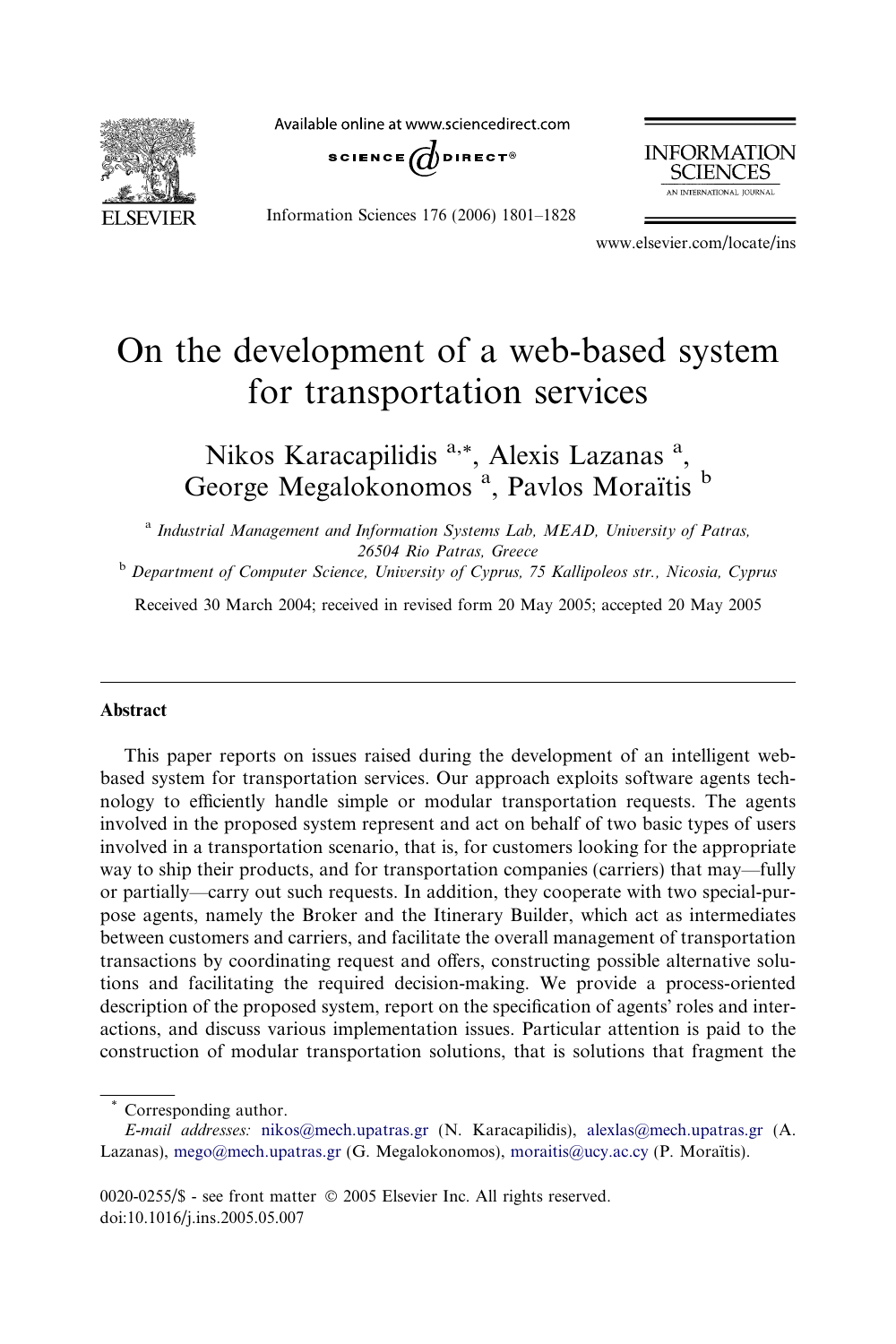itinerary requested to a set of subroutes that may involve different transportation means. The corresponding algorithm and tool developed for this process are comprehensively presented.

© 2005 Elsevier Inc. All rights reserved.

Keywords: Software agents; e-Marketplace; Transportation services; Transactions management

## 1. Introduction

In the last few years, multi-agent systems have successfully addressed a variety of business problems, such as business process management [\[4\]](#page-26-0), supply chain management [\[2\],](#page-26-0) and manufacturing scheduling [\[11\].](#page-27-0) The above success is partially due to the nature of software agents, which autonomously perform well-defined activities, based on rules and procedures coded into their behavior. It is widely argued that such systems become more powerful and may solve complex problems when groups of different kinds of agents start communicating in an efficient and effective way [\[12\].](#page-27-0)

This paper reports on the exploitation of software agent technology in transportation management. More specifically, it discusses analysis, design and implementation issues raised during the development of an innovative agentmediated electronic marketplace [\[1,7\]](#page-26-0), which is able to efficiently handle transportation transactions of various types. Agents of the proposed system represent and act for any user involved in a transportation scenario, such as customers who look for efficient ways to ship their products and transport companies that may—fully or partially—carry out such requests, while they cooperate and get the related information in real-time mode. Our overall framework is based on flexible models that achieve efficient communication among all parties involved, coordinate the overall process, construct possible alternative solutions and perform the required decision-making. In addition, the proposed system is able to handle the complexity that is inherent in such environments, which is mainly due to the frequent need of finding a ''modular transportation solution''. To further explain this concept, consider the case where a customer wants to convey some goods from place  $A$  to place  $B$ , while there is no transport company acting directly between these two places. Supposing that two available carriers  $X$  and  $Y$  have some scheduled itineraries from A to C and from C to B, respectively, it is obvious that a possible solution to the above customer's request is to involve both  $X$  and  $Y$  and fragment the intended overall itinerary to the related subroutes. It should be also noted here that these carriers might be associated with diverse transportation means, such as trains, trucks, ships and airplanes. Finally, the overall framework proposed will be able to manage all the necessary freighting and fleet scheduling processes in wide-area transportation networks. Its agents will cooperate upon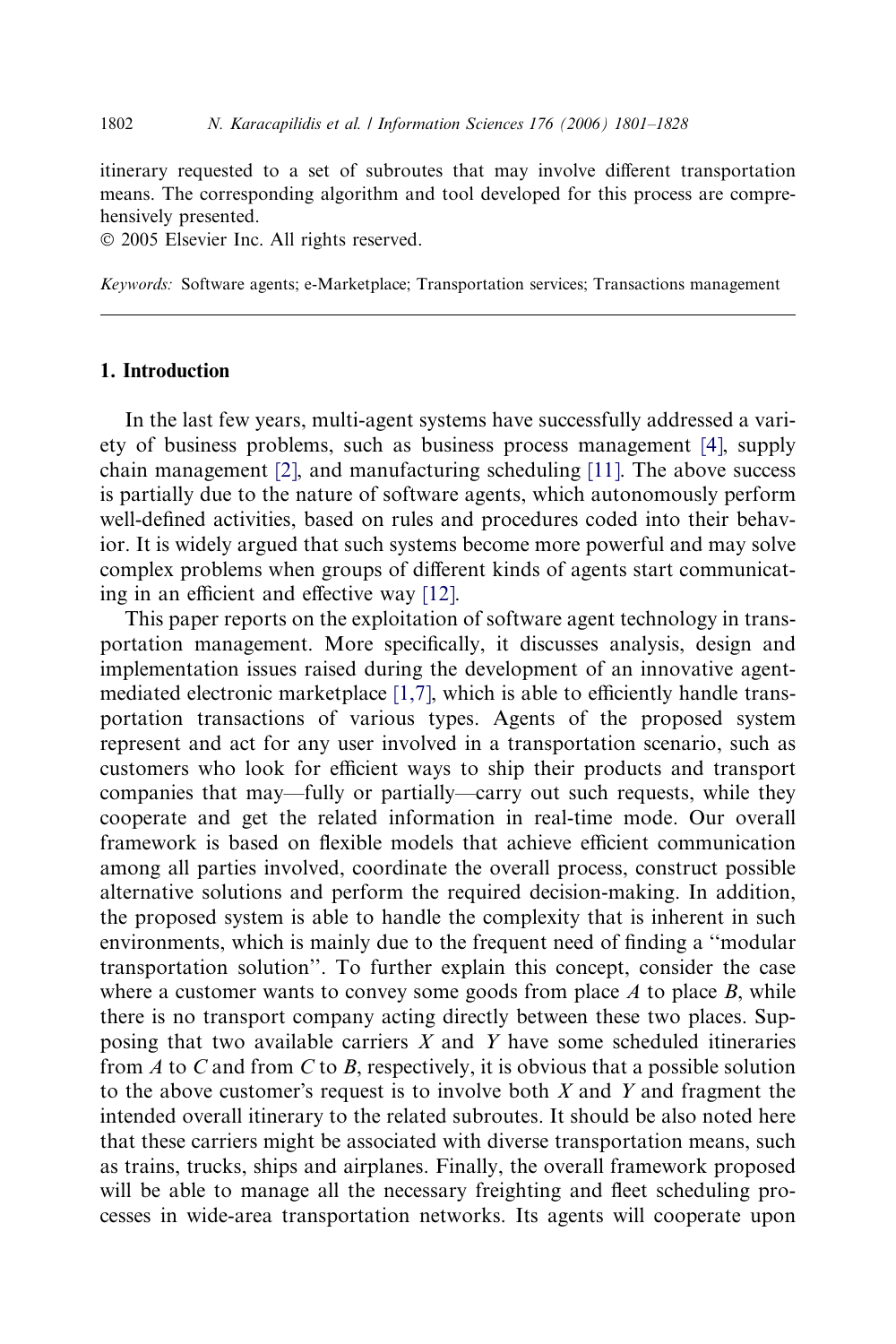well-specified business models, which may efficiently carry out processes such as negotiation and establishment of contracts between customers and transport companies.

The remainder of this paper is structured as follows. Section 2 comments on related work and sketches the novelty of our approach. Section 3 gives a process-oriented description of the proposed e-market, and highlights the analysis and design approaches followed during its development. Section 4 reports on the specification of agents' roles and interactions, while Section 5 discusses design issues concerning models of agents, services, acquaintances and behaviors. Section 6 focuses on the algorithm developed for the construction of modular transportation solutions. Section 7 is then devoted to a series of implementation issues. Finally, concluding remarks and future work directions are listed in Section 8.

# 2. Related work

Real applications offering freighting and fleet scheduling services in international transportation networks are limited and can be classified under two broad categories. More specifically, the first category comprises some web-based approaches that only offer to the interested customers the ability to register their transportation request, which will be then handled in the traditional way (see, for instance, Spitrans Brokering Inc., <http://www.spitrans.com>; CargoWorld Inc., [http://www.cargoboss.com.hk/about](http://www.cargoboss.com.hk/about_cargoworld.htm)\_cargoworld. [htm](http://www.cargoboss.com.hk/about_cargoworld.htm); and The Global Book Agents Network, [http://www.globalbook.](http://www.globalbook.net/quote.html) [net/quote.html](http://www.globalbook.net/quote.html)). In fact, the companies that run these sites act like brokers (shipping and forwarding agents) in that, upon reception of the customers' requests, they attempt to satisfy them by intervening between customers and transport companies, while keeping all parties informed about the progress of the associated transactions. Some of the existing approaches also have information seeking capabilities and manage efficiently the underlying databases, where information about transportation companies, costs, itineraries, etc. is kept.

The second category includes a limited number of web-based or windowsbased transportation management systems (TMSs), which aim at better serving the needs of various parties involved in the related transactions. These systems are often parts of enterprise-wide logistics solutions that consist of modules serving a diversity of associated needs, such as supply chain management, invoicing, and accounting. Representative applications of this category are, among others, Cadence TMS (see <http://www.cadretech.com>), E.R.T. TMS (see <http://www.ertsoftware.com>), and LoadMaster (see <http://www.mcleodsoftware.com>). The first system is web-based, while the other two require installation of the full application at the customer's side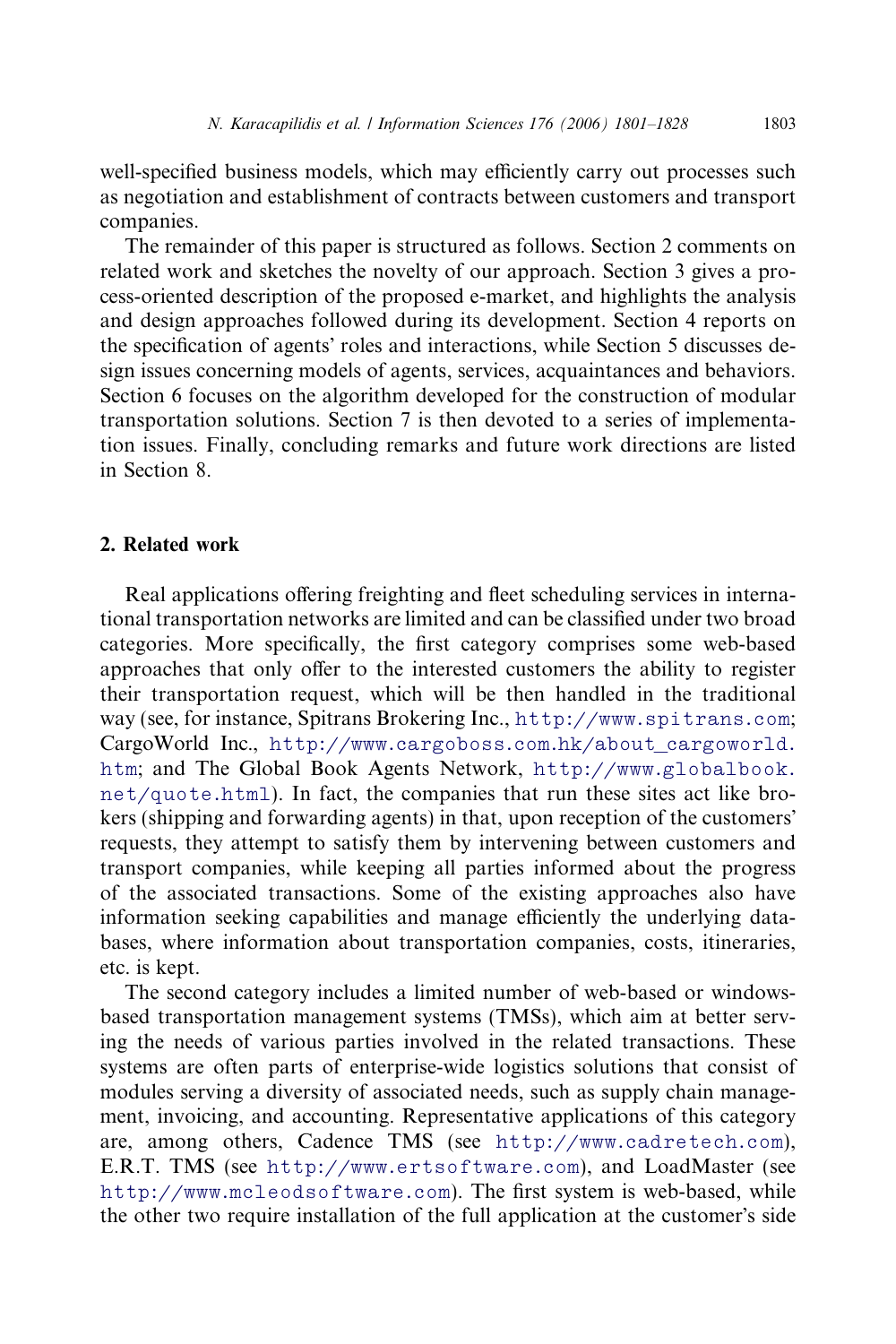(together with the related databases of carriers). They all offer user-friendly interfaces and tools for the matching of loads with transportation means, while satisfying the customer/business requirements and attempting to maximize revenue and minimize ''empty'' and ''out-of-route'' miles. They also provide load-tracking modules to allow customers obtain their specific load information without speaking with a customer service representative. All loads can be monitored from dispatch to delivery. Systems of this category also integrate GIS (geographical information systems) features in their shipment tracking tools; a customer can view detailed shipment information selecting a specific shipment and clicking at a point on the associated map (the shipment details map may zoom in and out to a certain level). Despite their potential capabilities, these approaches require the involvement of an experienced user in transportation transactions, due to the complexity issues involved in cargo brokering. The basic disadvantage of the systems described above concerns the extensive human interference in the cargo freighting process, in that an employee should be responsible for the management of critical issues, such as carrier selection, delivery date matching, route planning, and transportation pricing. In addition, their route planning procedure does not involve a detailed consideration of modular solutions, as far as alternative carriers or alternative paths are concerned, in that it is based on a customer's request about a specific direct route. Thus, these systems do not guarantee any optimization of critical factors such as the transportation's duration, cost and route selected.

Generally speaking, the field of transportation management requires quick and cost-effective solutions to the customers' demands for distribution and shipping operations. Moreover, due to the multitude of the transportation companies involved, operations offered by a traditional brokerage agency should be continuously provided. Another important factor concerns the ability of the real applications to provide optimal or suboptimal solutions, as far as the transportation's cost and duration are concerned. With respect to these issues, we argue that the role of the real applications described above is passive. On the contrary, the role of our approach is active, in that it offers: (i) continuous search and dynamic update of all users involved for alternative feasible solutions (push technology), (ii) dynamic undertaking of initiatives (due to the semi-autonomy of agents) to investigate the satisfaction of a transport request (with regard to issues such as cost and duration) and the establishment of an agreement, (iii) dynamic consideration of alternative paths and carriers during the route planning process, aiming at the optimization of the direct or modular route's cost and duration, (iv) a multi-criteria evaluation of alternative solutions integrated with automated assistance for the negotiation of these solutions between customers and carriers, and (v) dynamic maintenance of the profiles of all users involved and exploitation of them, during the evaluation of a certain transaction, in issues such as specification of the right policy, definition of priorities among customers, etc.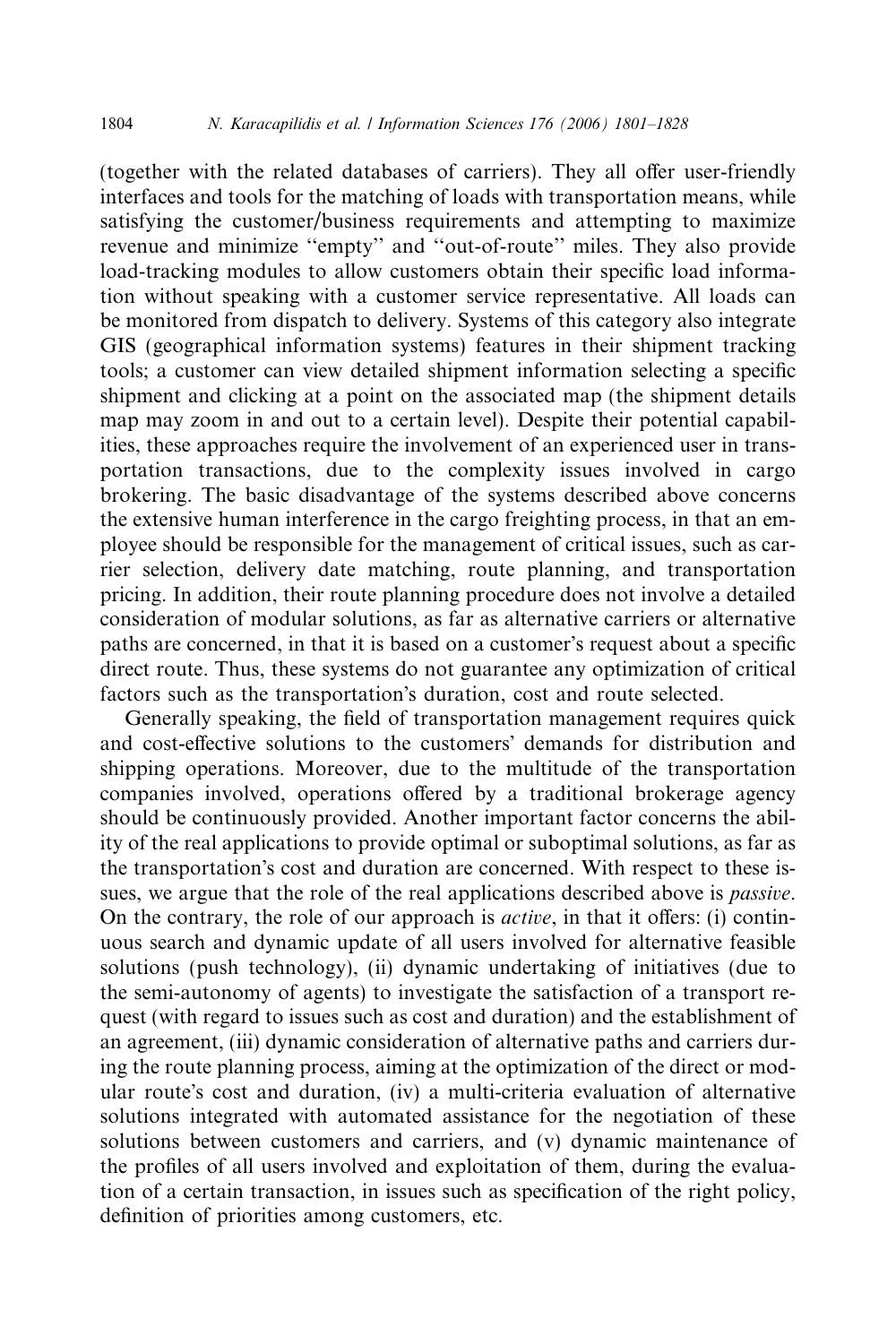## 3. The proposed e-market for transportation services

Through user-friendly interfaces, the proposed system will initially offer users the ability to get connected to the transportation services e-market and declare the type of services they are interested in selling or buying. Such declarations can be made at a different level of abstraction, upon the users' wish. For instance, a transport company, aiming at serving a related request from a customer (i.e., selling of services), may declare its total capacity and the full network of itineraries it is active on. However, adopting another level of abstraction, it may just declare the available capacity in some already scheduled freights and itineraries (perhaps by simultaneously lowering prices of the specific itineraries, thus hoping to attract the interest of potential customers and gain extra profit). On the other hand, customers may put in their requests concerning the purchase of transportation services. Such requests may also be as abstract or detailed as they wish; obviously, one should expect to find more carriers satisfying an abstract request, while a very detailed request is expected to get matched with a small number of responses.

As noted in the previous section, the management of all required transactions is based on the exploitation of the software agents technology. Our agents highly reflect the profile of each user (carrier or customer), which is dynamically updated through the transactions taken place. For instance, an agent acting for a certain customer  $X$  will be able to know that its customer is interested in achieving the lowest cost, independently of the delivery time, for any transportation request he puts in. At the same time, another agent acting for a customer Y is aware that its customer is mostly interested in the delivery times and the insurance of the goods to be transported. On the other hand, agents representing transport companies may also build up their profiles, through which they will specify the services offered (destinations, itineraries, capacity, particular characteristics, etc.). The maintenance of agents' profiles will better serve the matching of requests and offers as well as the decision-making capabilities offered. Finally, agents may remain in the e-market as long as their actors wish (i.e., permanently or until a certain request is fulfilled).

The proposed system (see [Fig. 1](#page-5-0)) will offer efficient mechanisms for the matching of requests and offers for transport services, as well as for the construction of feasible solutions (the exploitation of Operations Research algorithms and techniques is inherent here—see Section 6). As it will be discussed in more detail in the sequel, the above is performed with the aid of two other types of agents (namely, the *Broker* and the *Itinerary Builder* agents). After a matching has been found, the system will dynamically inform the related users about the alternative possibilities found to (fully or partially) satisfy their requests. An already implemented multi-criteria decision support tool, through which customers may evaluate alternative solutions and interact with the carriers, has been integrated in the system. By launching this application, a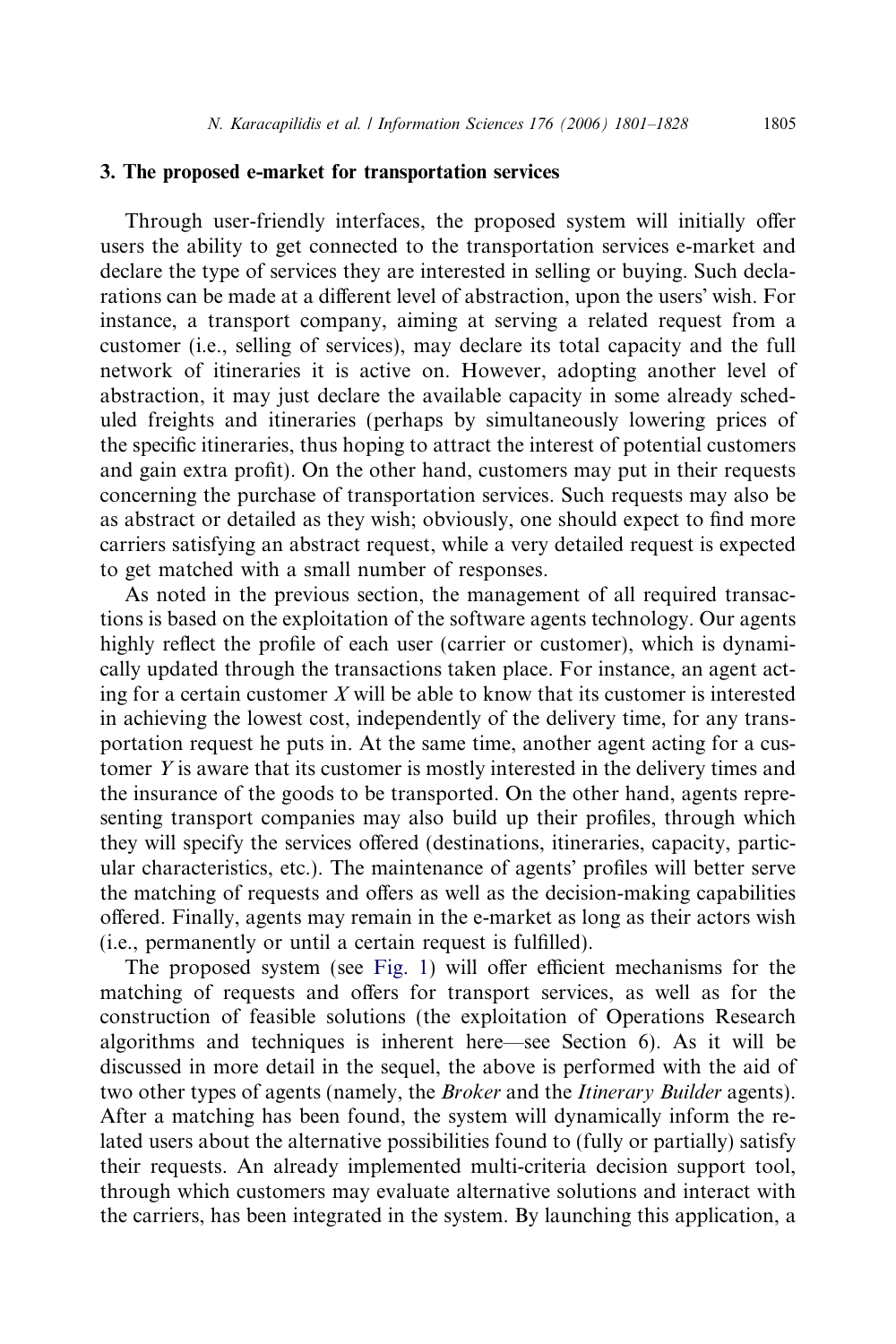

Fig. 1. The proposed e-market for transportation services.

candidate customer will be able to evaluate, through a set of criteria (such as delivery time, cost, insurance, etc.), the alternative offers found, to express preferences and constraints concerning these criteria, and to weigh them accordingly. Moreover, customers may amend some of the features of the offers received, the aim being to further negotiate on them with the carriers. Through continuous interaction with the users, the tool will propose the best solution according to the existing information. It is an agent-based tool that has been developed in a generic way, to support diverse multi-criteria decision-making processes involved in e-commerce and e-business activities. The tool has been thoroughly tested and validated, while it has been successfully employed in a real application. A detailed presentation of the tool's features and functionalities can be found in [\[6\]](#page-26-0).

The next two sections discuss in detail important analysis and design issues emerged during the development of our agent-mediated transportation market. Following the approach described in [\[9\]](#page-27-0), this discussion is based on concepts coming from the Gaia methodology. To briefly introduce this approach here, we only mention that the Gaia methodology is specifically tailored to the analysis and design of multi-agent systems (MASs), while it supports both the levels of the individual agent structure and the agent society in the MAS development process. According to Gaia, MASs are viewed as being composed of a number of autonomous interactive agents that live in an organized society, in which each agent plays one or more specific roles, while their interaction protocols are clearly defined (for more details, see [\[13\]](#page-27-0)).

<span id="page-5-0"></span>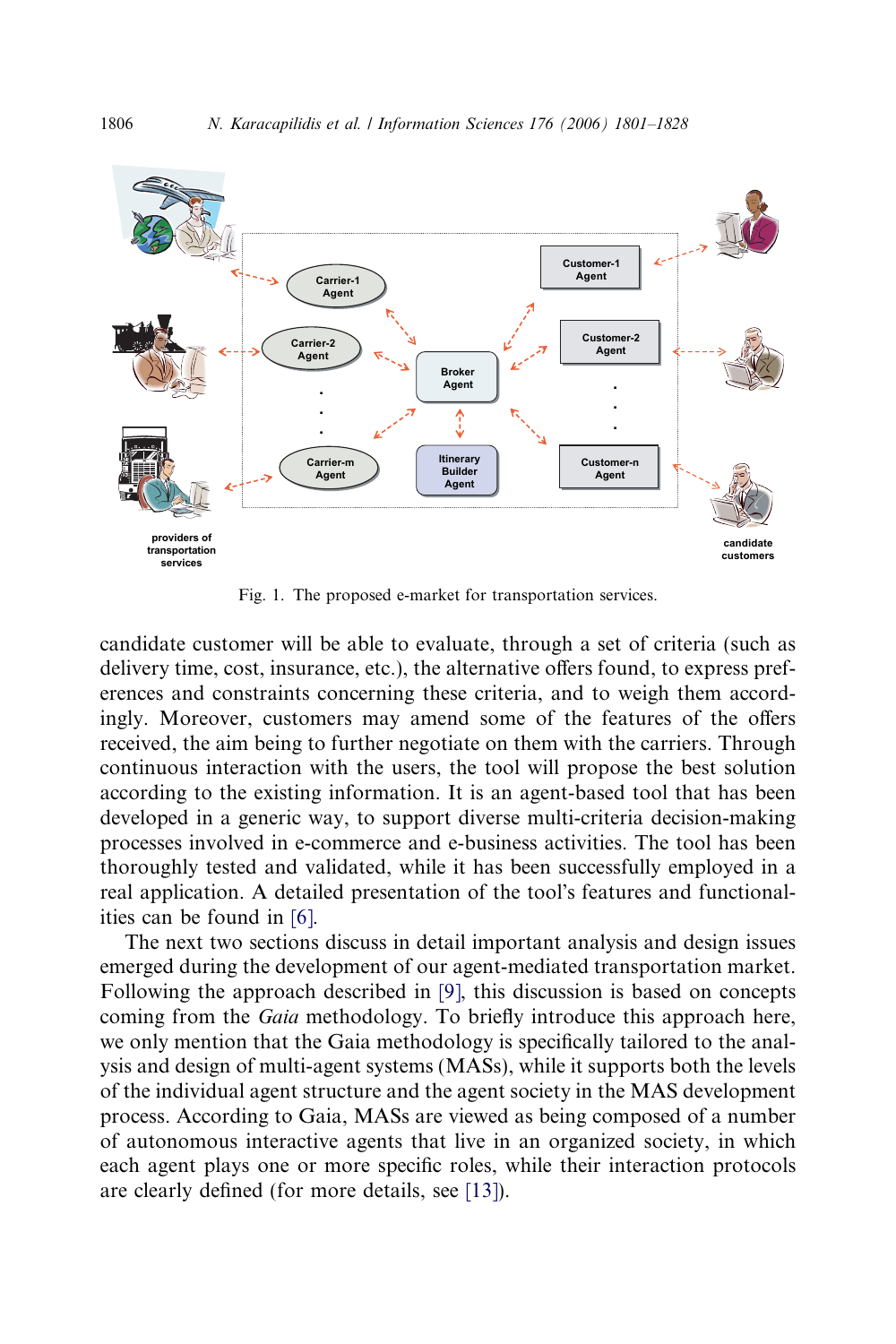## 4. Roles and interactions

The basic objective in the analysis phase of our framework was the identification of roles that can be instantiated and the definition of their attributes, namely responsibilities, permissions, activities and protocols. Responsibilities determine the functionality of each role and are divided into two types: liveness properties, describing states of affairs that an agent must carry out, and *safety* properties, stating that an acceptable state of affairs is maintained during the execution cycle. Permissions of a role identify the resources available in order to realize its responsibilities. Activities of a role are tasks that may be fulfilled by an agent without interacting with other agents. Finally, protocols of a role define the way that this role interacts with the others. According to the processoriented description of the proposed e-market, given in the previous section, we have identified six roles, which are formally described through a set of role schemata in Appendix A (see [Figs. 7–12](#page-21-0)).

More specifically, a customer's behavior fulfils two distinct roles, that is one acting as an interface to the customer (CustomerHandler, Appendix A— [Fig. 7](#page-21-0)), and one aiding the customer in evaluating alternative offers and select one of them (CustomerDecisionMaker, Appendix A—[Fig. 8\)](#page-21-0). A customer may represent an organization, a company or an individual requiring a transport service, while many of them may simultaneously exist in the e-market. As described in the above two roles, a customer may:

- Submit a message requesting a transport service, as well as personal details to the e-market (actually, to the broker—see below). Apart from contact information details (company name, address, phone, etc.), a customer may submit additional data concerning the shipment itself (i.e., collection and delivery address, desired delivery dates, mode of transport and terms of shipment, as well as number, weight and dimensions of the freight to be transported).
- Receive one or more transport proposals, which actually represent solutions satisfying (fully or partially) its requests; such solutions should have taken into consideration the imposed preferences and constraints.
- Determine whether to accept or not a proposal; acceptance or rejection of a proposal should be based on the consideration of a set of criteria that each proposal conveys (criteria taken into account may concern cost, insurance, shipment duration, delivery time, etc.). In our framework, this is performed through a multi-criteria decision making tool that evaluates the proposals at hand and suggests the most suitable one to the specific user.
- Amend the initial transport request (having first considered the proposals received), thus getting involved in a negotiation process with a carrier.
- Inform the related carrier(s) about his decision.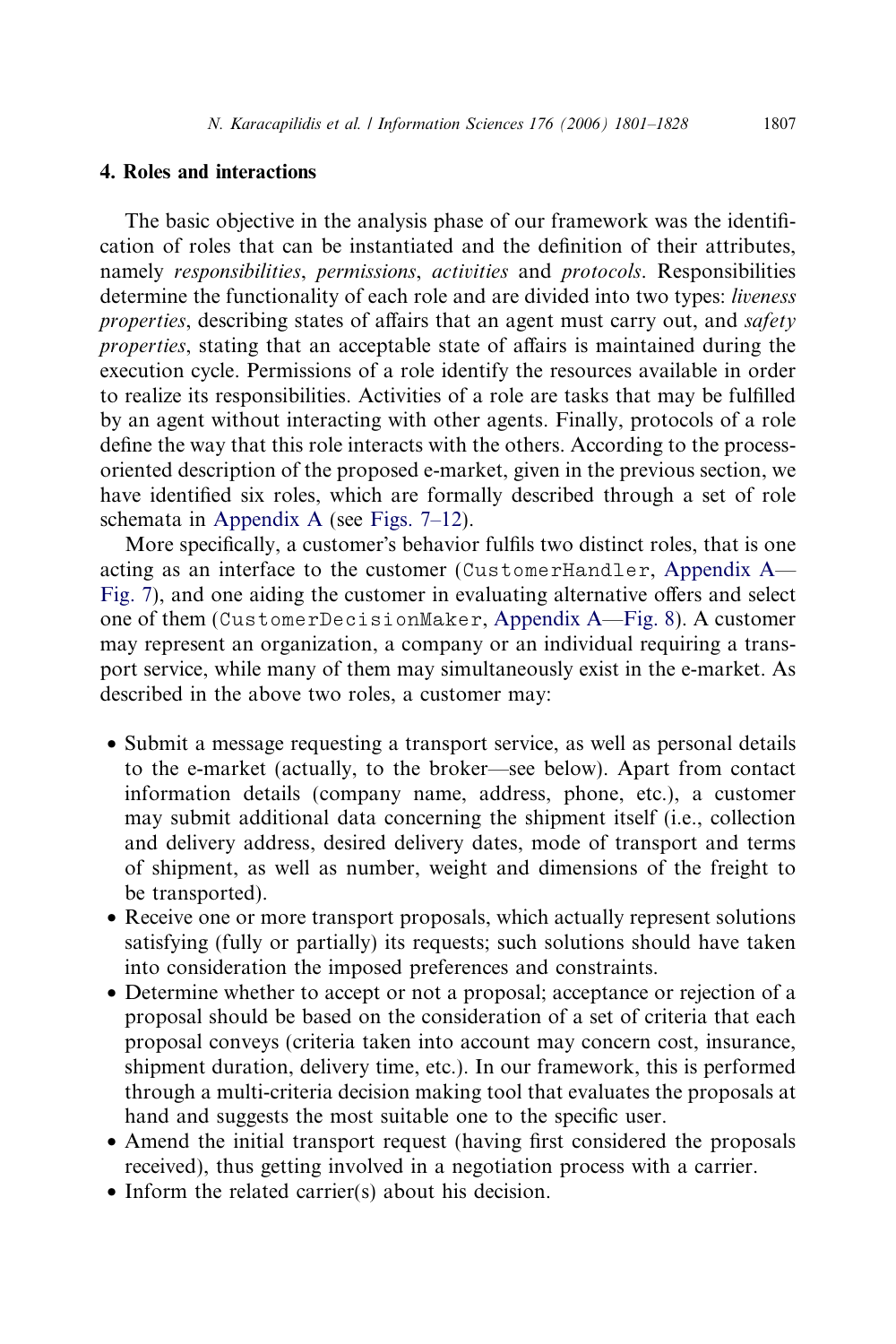<span id="page-7-0"></span>

| Table 1 |                        |  |
|---------|------------------------|--|
|         | The interactions model |  |

| Protocol                 | Initiator  | Responder  | Inputs                                   | Outputs                 | Purpose/processing                                                                                                                                                                                           |
|--------------------------|------------|------------|------------------------------------------|-------------------------|--------------------------------------------------------------------------------------------------------------------------------------------------------------------------------------------------------------|
| <b>TransportRequest</b>  | <b>CSH</b> | <b>BRK</b> | customerDetails.<br>customerRequirements | transportRequestQuote   | Receives the customer's details<br>(information about his profile)<br>and requirements for a certain<br>transport service and produces<br>a quote to be forwarded to the<br>Broker                           |
| <b>TransportProposal</b> | <b>BRK</b> | <b>CDM</b> | partialProposalDetails                   | proposalDetails         | Performs a synthesis of<br>the partial proposals and<br>forwards the output<br>of this synthesis to<br>the CustomerDecisionMaker                                                                             |
| DecisionMade             | CDM        | BRK, CPM   | proposalDetails                          | suggestedSolution       | Informs the Broker and, in<br>the sequel, the<br>CarrierPolicyManager<br>about the decision made by the<br>CustomerDecisionMaker                                                                             |
| AmendedTransportRequest  | <b>CDM</b> | <b>BRK</b> | proposalDetails                          | amended ProposalDetails | Receives a proposal sent by a<br>CarrierPolicyManager<br>(through the Broker),<br>evaluates it (through the<br>Decision Making Tool)<br>and amends its features.<br>aiming at achieving a<br>better proposal |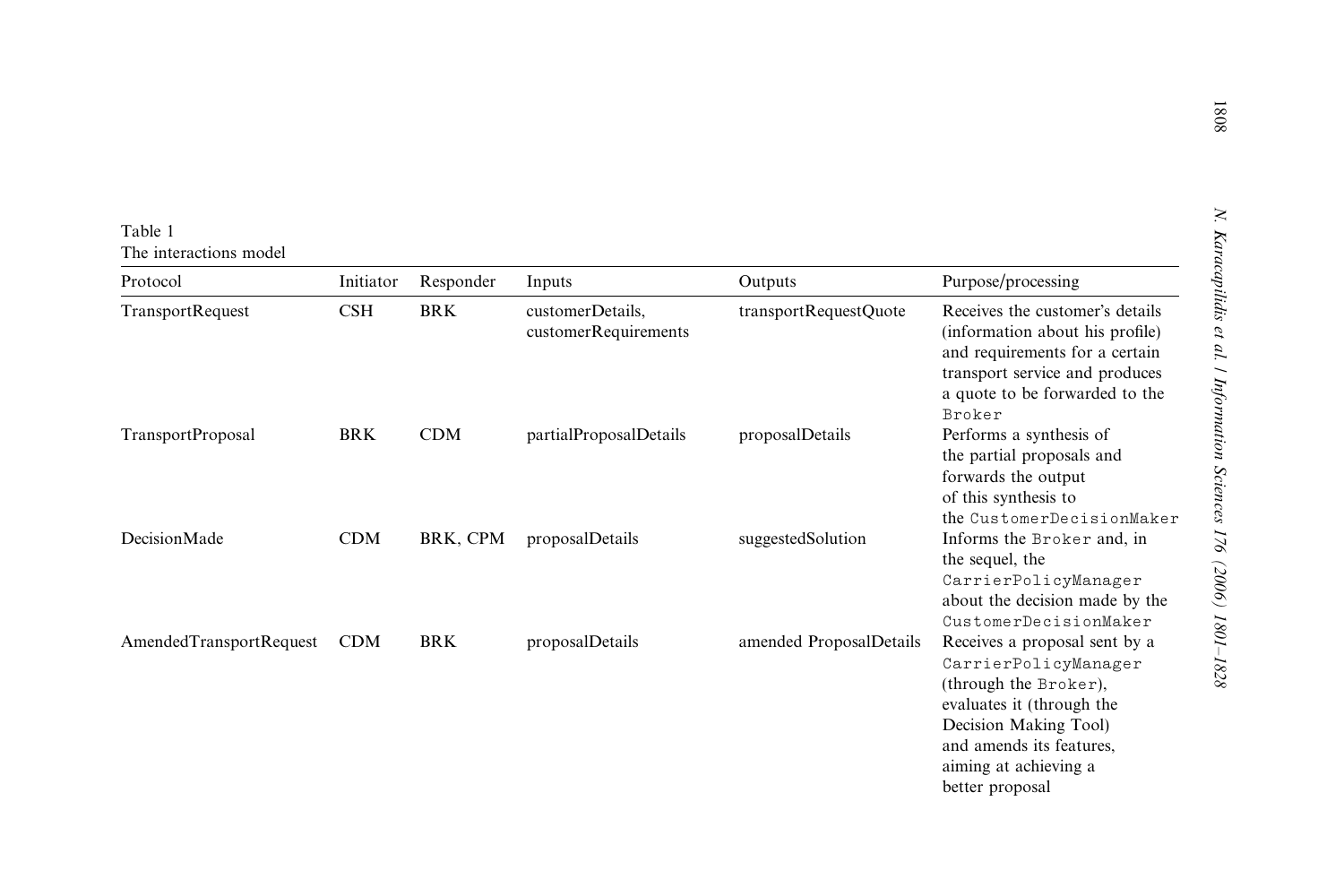| <b>ForwardPotRoutes</b>  | <b>BRK</b> | <b>CPM</b> | potentialRoutesDetails                          | potentialRouteRequest  | Forwards the constituent<br>parts of the desired route<br>(obtained from the<br>ItineraryBuilder)<br>to the associated<br>CarrierPolicyManagers                                                          |
|--------------------------|------------|------------|-------------------------------------------------|------------------------|----------------------------------------------------------------------------------------------------------------------------------------------------------------------------------------------------------|
| PartialTransportProposal | <b>CPM</b> | <b>BRK</b> | carrierDB, customerDB,<br>potentialRouteRequest | partialProposalDetails | Considers a request sent by<br>the Broker together with the<br>associated customer's profile<br>and the database of a carrier,<br>and constructs a (partial)<br>proposal                                 |
| <b>RetrieveRoutes</b>    | <b>BRK</b> | <b>ITB</b> | requestDetails,<br>amendedRequestDetails        | itineraryDetails       | Requests the<br>ItineraryBuilder to<br>generate potential solutions<br>(tuples of the form [carrier ID,<br>loading_termmal,<br>delivery terminal])<br>to a transport request                             |
| PotentialRoutes          | <b>ITB</b> | <b>BRK</b> | itineraryDetails, carrierDB                     | potentialRoutesDetails | Consider the details of<br>an itinerary (which is related<br>to a transport request)<br>and generates (through<br>the Routes Builder Tool)<br>a set of alternative<br>solutions to sent to the<br>Broker |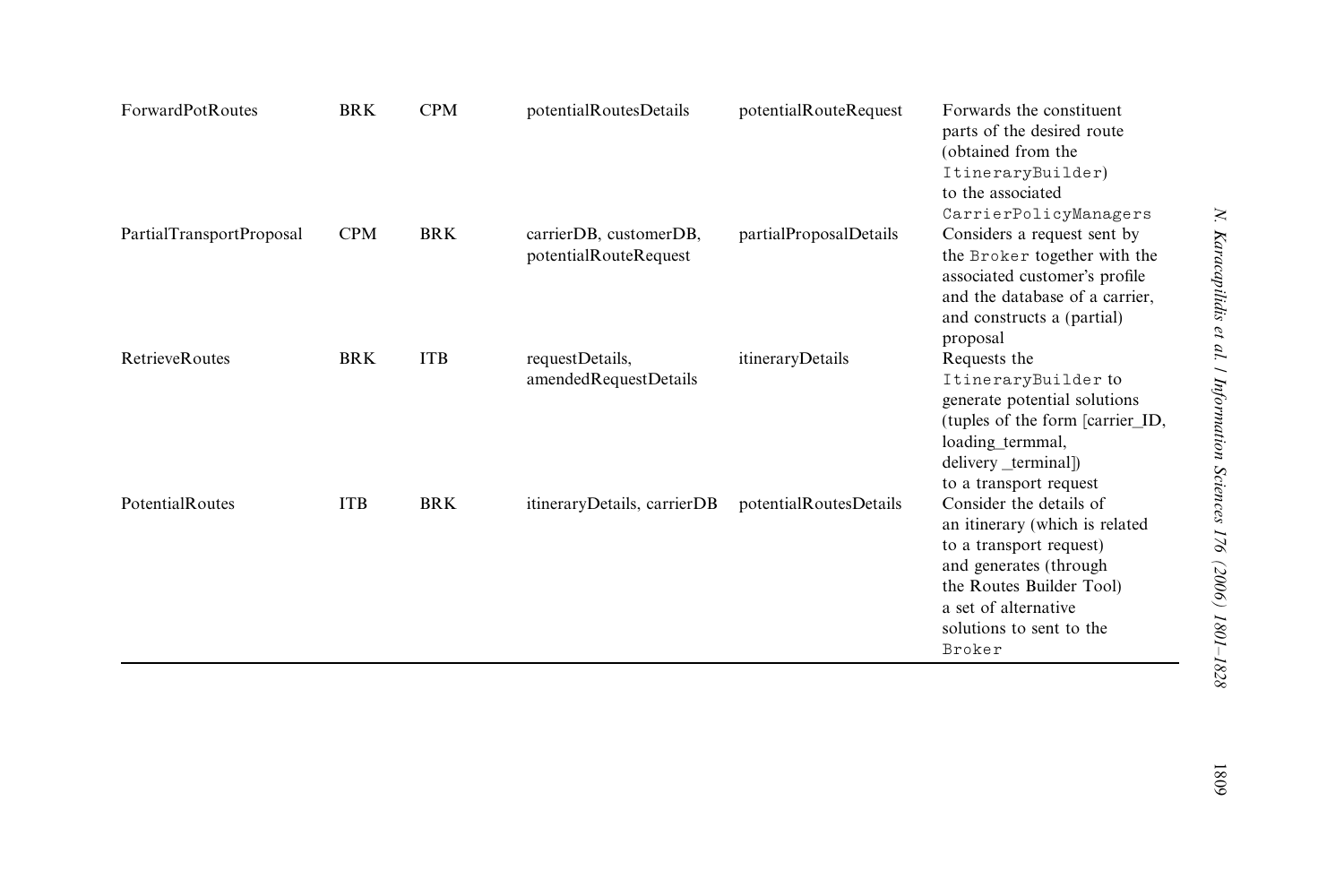A carrier's behavior also falls into two distinct roles, one acting as an interface to the carrier (CarrierHandler, Appendix A[—Fig. 9\)](#page-21-0), and one enabling the carrier in making proposals to a specific request, according to his policy (CarrierPolicyManager, Appendix A—[Fig. 10](#page-22-0)). As noted above, a carrier may represent a transport company that owns a number of transportation means. Many carriers may simultaneously exist in the e-market. A carrier may:

- Submit a transport offer providing company details, number and type of transport means, spatial information about loading and delivery terminals, cargo capability, etc.
- Receive a transport request from a customer.
- Evaluate a transport request, taking into consideration freight-dependant parameters (freight type, dimensions, destination), the already reserved capacity of his transportation means (LTL—less than truck load vs. FTL—full truck load), his customer policy, etc.
- Respond to the customer (via the broker, see below), by sending a proposal.
- Inform the e-market about changes in his profile (concerning capacity, itineraries, pricing policy, etc.).

Two additional roles, namely Broker and ItineraryBuilder (Appendix A—[Figs. 11 and 12](#page-22-0), respectively), correspond to two other parties involved in the proposed e-market framework. More precisely, a broker acts as an intermediate between customers and carriers. Such a party may:

- Receive the transport request and proposal quotes from customers and carriers, respectively, and forwards them accordingly.
- Interact with another party, namely the Itinerary Builder (see below), in order to get potential route schemata (these schemata may involve more than one carrier), to be then forwarded to the associated carriers.

Finally, the Itinerary Builder consults the carriers' profiles in order to define routes (paths) that successfully address a customer's request. Having identified roles, the next step in the development of our framework was to define the model of interactions taken place. The identification of the system's interactions provides a detailed description about the information interchange that occurs between different roles. As far as our framework is concerned, such information is given in [Table 1](#page-7-0).

# 5. Design issues

The mapping between roles and agent types is usually one-to-one, in that each role corresponds to a different agent type. However, this does not need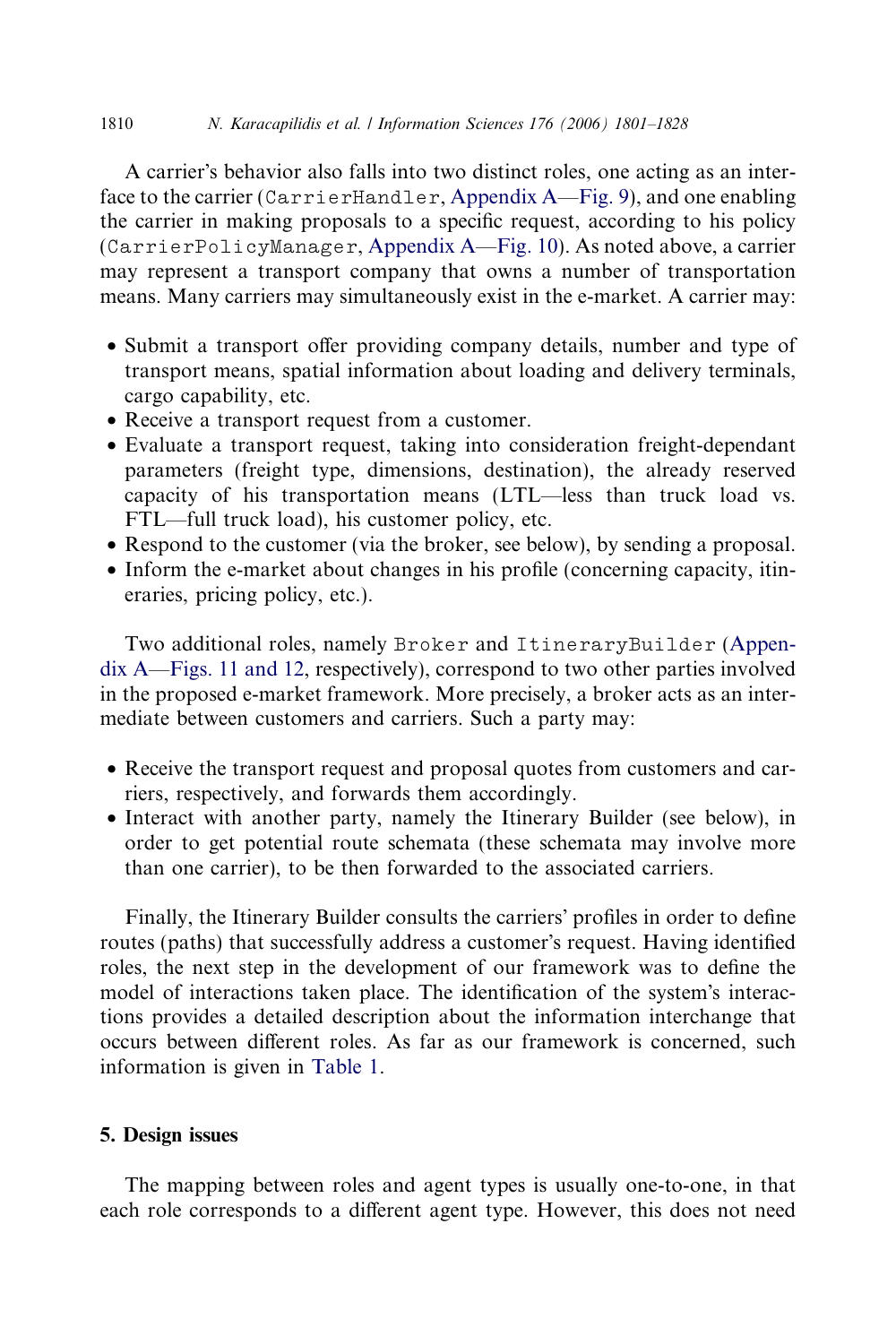

Fig. 2. The agent model showing the correspondence between agents and their roles.

to be the case [\[13\]](#page-27-0). A designer could easily aggregate a number of roles into the same agent type, thus generating a more complex behavior for this agent. In our framework, the CustomerHandler and the CustomerDecision-Maker roles have been aggregated into a single agent type, called Customer. Similarly, the CarrierHandler and CarrierPolicyManager roles into another single agent type, called Carrier. The correspondence between roles and agent types (known as Agent Model) in our framework is illustrated in Fig. 2 (agent types appear in boxes, whereas agent roles in ovals).

## 5.1. Services model

The services model illustrates the tasks that each party is responsible for. According to Gaia methodology, each service can be associated with a distinct protocol. Regarding our e-market framework, this model is shown in [Table 2](#page-11-0). Note that some of these services could be further analyzed; for instance, ''evaluate transport requests'' also includes services related to the generation of a (partial) proposal and could be split accordingly.

## 5.2. Acquaintances model

Adopting the modification of Gaia methodology proposed in [\[9\]](#page-27-0), our agent acquaintance model not only specifies which agent interacts with whom but also which agent is acquainted with whom (i.e., knows whom). For instance, as shown in [Table 3,](#page-12-0) the Broker agent both interacts and is acquainted with the Carrier agents; in such a way, he is able to forward a transport request message to a certain subset of them (and do not broadcast it to the full list of them).

#### 5.3. Inter-agent communication

In order to integrate communication between agents we have to implement a number of predefined methods. For instance, agents have to identify themselves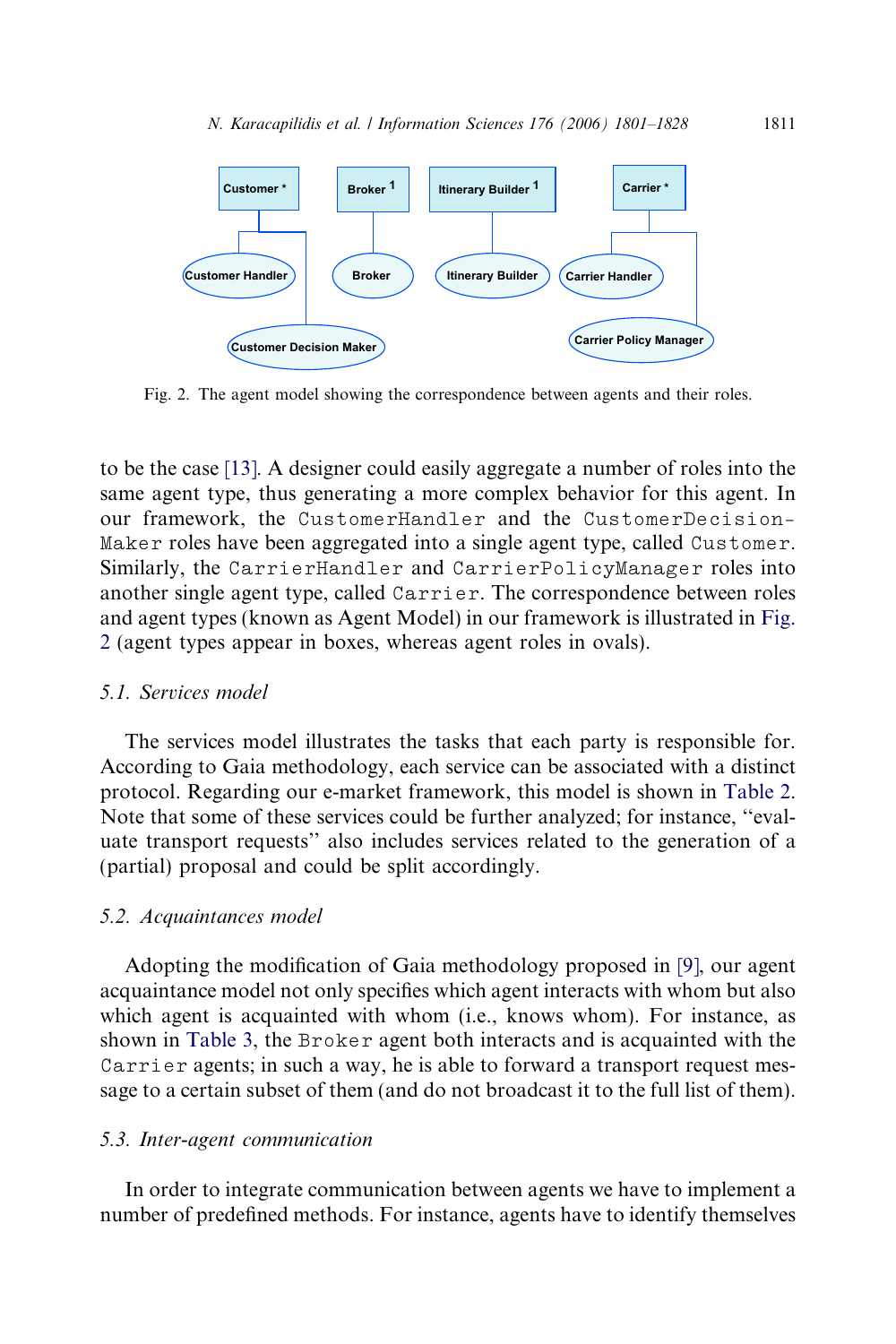<span id="page-11-0"></span>

| Table 2 |                    |  |
|---------|--------------------|--|
|         | The services model |  |

| Name of service                           | Inputs                                                               | Outputs                                      | Pre-condition                                     | Post-condition                       |
|-------------------------------------------|----------------------------------------------------------------------|----------------------------------------------|---------------------------------------------------|--------------------------------------|
| Obtain customer transport<br>requirements | customerDetails, customer<br>Requirements                            | transportRequestQuote                        | true                                              | transportRequest<br>Ouote $\neq$ nil |
| Evaluate alternative proposals            | proposalDetails                                                      | suggestedSolution,<br>amendedProposalDetails | $\exists$ proposals                               | true                                 |
| Inform e-market about carrier             | carrier Registration Details, carrier<br><b>SpecificationDetails</b> | carrierDBOuote                               | true                                              | carrierDBOuote<br>$\neq$ nil         |
| Evaluate transport requests               | potentialRouteRequest, carrierDB,<br>$\text{customerDB}$             | partialProposalDetails                       | customer credit<br>history $\ge$ good             | true                                 |
| Perform synthesis of partial<br>proposals | partialProposalDetails                                               | proposalDetails                              | $\exists$ partial proposals                       | true                                 |
| Provide alternative route<br>schemata     | itineraryDetails, carrierDB                                          | potentialRouteDetails                        | requested loading terminal<br>exists in carrierDB | potentialRoutes $\vee$ nil           |

1812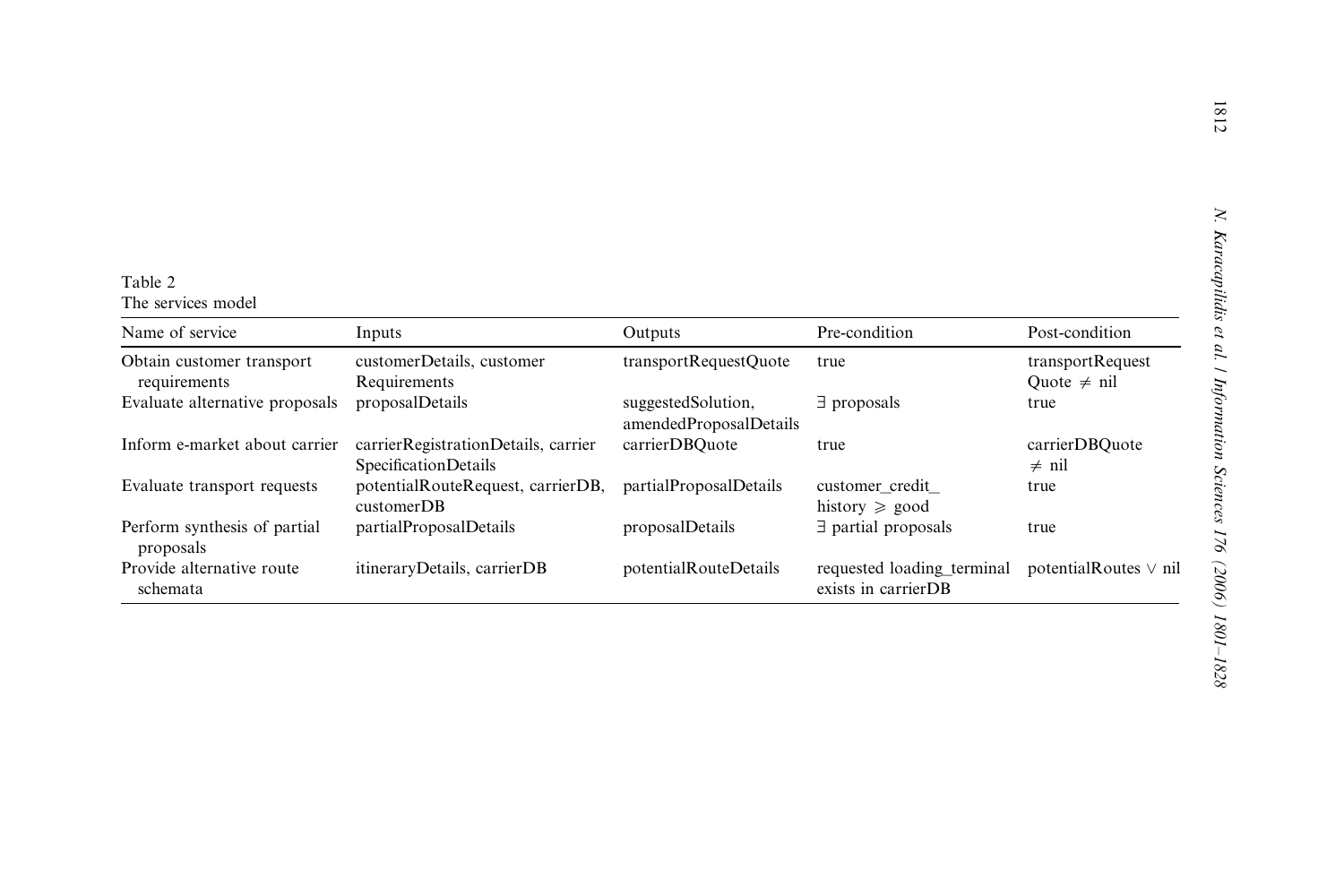|                  | Customer | <b>Broker</b> | <b>ItineraryBuilder</b> | Carrier |
|------------------|----------|---------------|-------------------------|---------|
| Customer         |          |               |                         |         |
| Broker           | A, I     |               | A, I                    | A, I    |
| ItineraryBuilder |          | A, I          |                         |         |
| Carrier          |          |               |                         |         |
|                  |          |               |                         |         |
|                  |          |               |                         |         |
|                  | Customer | <b>Broker</b> | Carrier                 |         |

<span id="page-12-0"></span>Table 3



Fig. 3. The agent–human activity diagram.

with a unique name, get registered to the e-market platform, communicate by sending and receiving ACL (agent communication language) messages, establish connection to SQL servers, and submit queries to the databases. All messages exchanged between agents are FIPA (Foundation for Intelligent Physical Agents) compliant and use the ACL message structure specification. The proper definition of the ACL messages is very important, since it determines (among others) the responding actions of an agent's behavior. Based on the roles and services defined above, Figs. 3 and 4 illustrate the corresponding agent–human activity and the agent–human interaction diagrams, respectively.

## 5.4. Behaviors

Defining an agent's behavior is a critical point in the design phase of the system. As in human relationships, a behavior declares the way one responds to its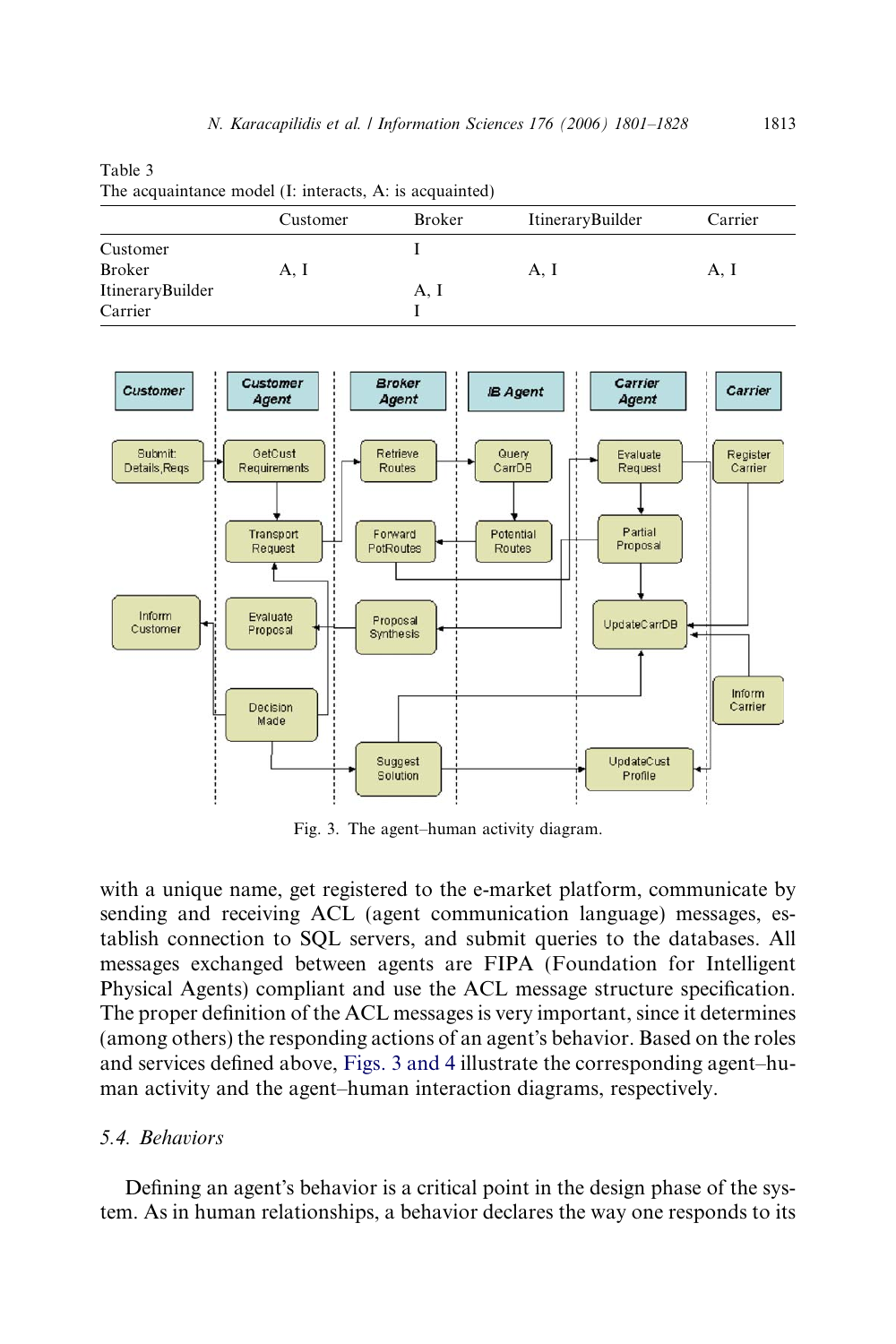

Fig. 4. The agent–human interaction diagram.

environment (that is, the particular way of acting during processing of transactions, answering to questions, choosing among alternatives, etc.). The term "agent behavior" explains how an agent responds to an external event, e.g., when the Broker agent receives a transportRequest message from a Customer agent. In order to simulate all these different responds to incoming events, we should define a number of abstract classes that should be responsible for modeling agent behaviors and facilitate the implementation of responding acts and state transitions. Behaviors in our e-market framework result from the liveness expressions of the role schemata defined in Section 4.

### 6. Construction of modular transportation solutions

As discussed above, our system is able to provide either direct or modular transportation solutions. Formally speaking, the problem can be expressed as follows: Let a graph  $G = \{V, A\}$ , where V is the set of vertices (loading/delivery terminals) and A the set of arcs joining them. If each arc  $a_{ii}$  is associated with a transportation cost  $c_{ii}$  and a time distance  $d_{ii}$ , find the minimum total cost  $C_{\text{opt}}^{SE}$  for the transportation of products from a vertex S to a vertex E within a given time frame (up to  $T_{\text{max}}$ ). Exploiting well-established operations research approaches for the solution of the shortest route problem [\[10\],](#page-27-0) the following algorithm has been developed for the needs of the proposed system: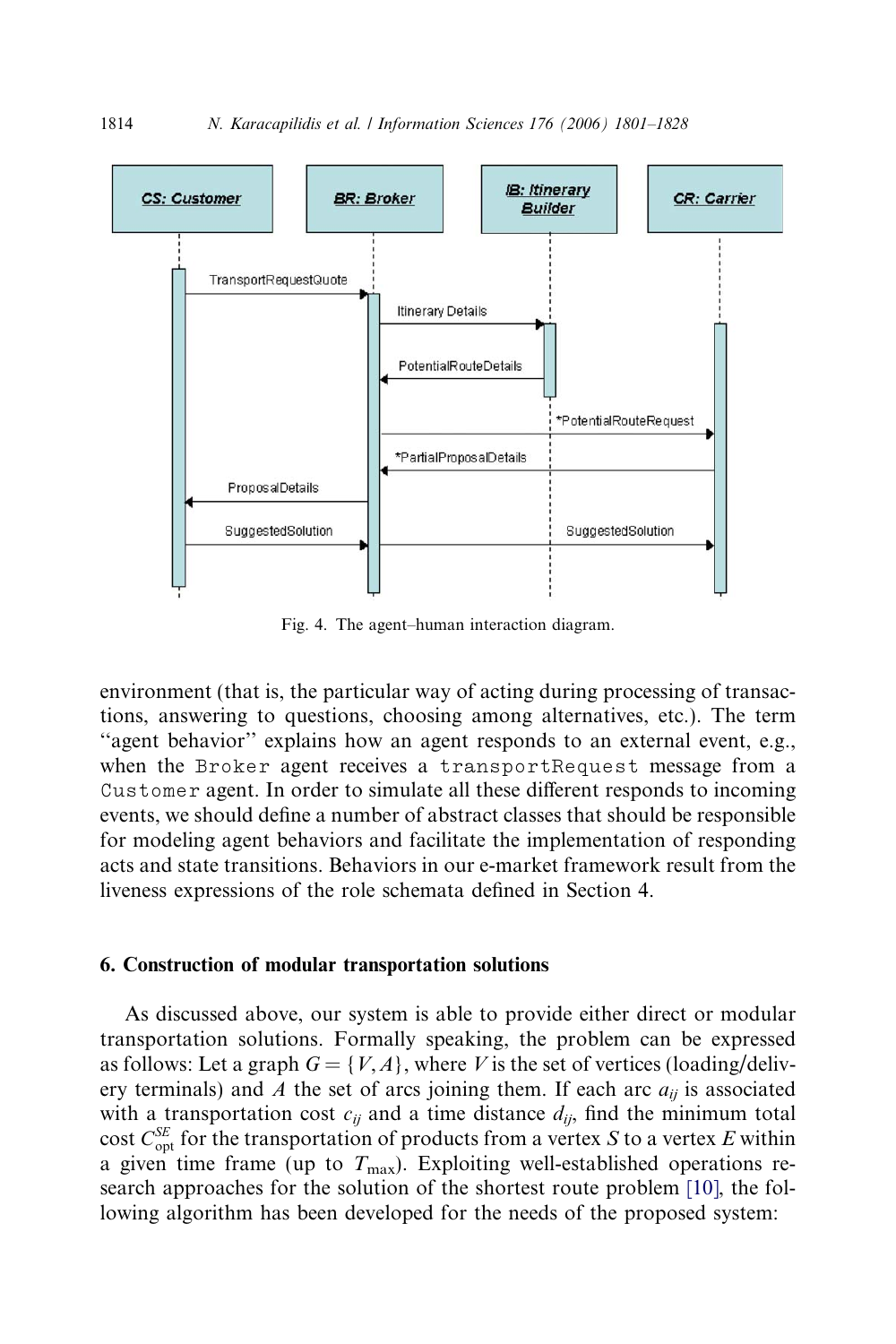- **Step 1:** Retrieve all direct *Routes* (*Loading\_term*, *Delivery\_term*,  $c_{ii}$ ,  $d_{ii}$ ) from vertex  $S$  to vertex  $E$ ; Sort *Routes* by  $c_{ij}$  then by  $d_{ij}$ ; Set  $\textit{Route}_{\text{opt}} = \{\min(c_{SE}), d_{SE} \leq T_{\text{max}}\};$ If  $\exists$  route with  $d_{ij} \leq T_{\text{max}}$  then set  $T_{\text{max}} = \min(d_{SE})$ ; Go to Step 2. Having retrieved the necessary information (loading and delivery terminals, cost and duration) about the direct routes (if such routes exist), these routes are sorted according to their cost (primary criterion) and duration (secondary criterion). Based on this sorting, we identify the best solution (optimum route— $Route_{\text{out}}$ ), and we set its associated duration as the time upper bound  $(T_{\text{max}})$  of the system's transportation solution (the initial cost and time upper bounds are set by the user).
- **Step 2:** Retrieve all *RouteArc*<sub>ij</sub> (i, j, c<sub>ij</sub>, d<sub>ij</sub>) in *Route<sub>SE</sub>*;

Sort *RowteArc<sub>ij</sub>* by 
$$
c_{ij}
$$
 then by  $d_{ij}$ ;  
Set  $c_{opt} = \min(c'_{ij}, c''_{ij}, \ldots)$ ;

Go to Step 3.

In this step, we start looking at modular solutions, the aim being to eventually find the best modular solution which either is better than the direct one found in Step 1, or satisfies the customer's requests (in case that a direct solution has not been found in Step 1). Our algorithm retrieves information (cost and duration) about the solutions (called ''route arcs'') offered by carriers for each segment of a route (in a modular solution, the route consists of multiple segments). For each segment, we sort the solutions retrieved (by cost and duration, as in Step 1), and we set the cost of the best solution as optimal  $(c_{\text{opt}})$ .

**Step 3:** Use shortest route algorithm<sup>1</sup> to find the minimum  $c_{ii}$ ;

if  $(c_{SE} \leq C_{max} \wedge d_{SE} \leq T_{max})$  then {  $Route_{opt} = Route_{SE};$ exit;} else if  $(c_{SE} > C_{\text{max}} \vee d_{SE} > T_{\text{max}})$  then  $c_{\text{opt}} = C_{\text{max}}$ ;

Go to Step 4.

In this step, we try to construct an optimum solution (if it exists) for the complete route. Using the shortest route algorithm, and by taking into account the best solutions found in the previous step for each segment of the route, we calculate the modular solution's total cost and duration. We first check whether both its duration and cost are less than the time and cost upper bounds ( $T_{\text{max}}$  and  $C_{\text{max}}$ , respectively).

 $1$  See [\[10, pp. 110–111\]](#page-27-0).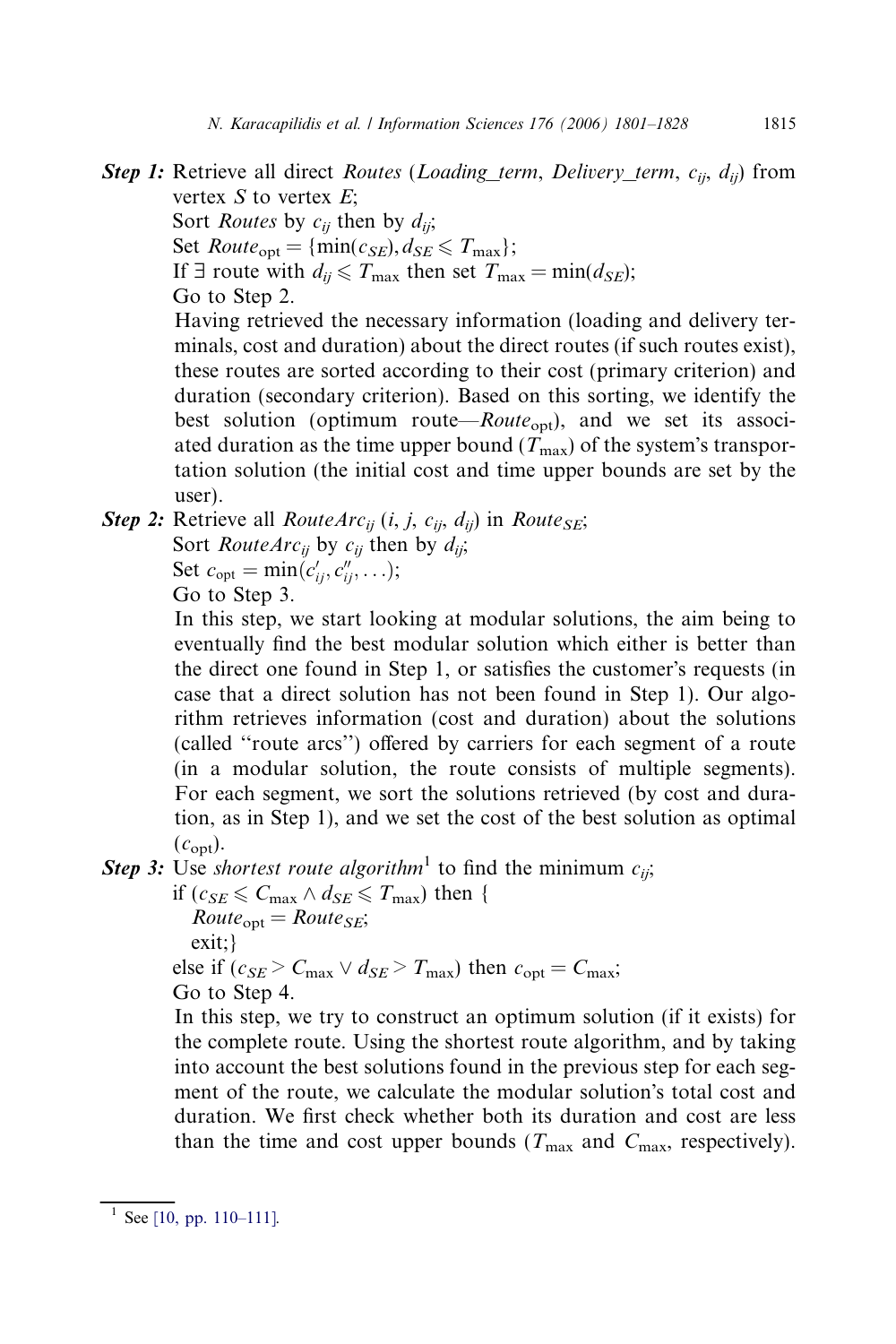In such a case, an optimal solution has been found and the algorithm terminates. If the solution's cost or duration is greater than the cost or duration upper bound, respectively, we set the optimal cost to be equal to  $C_{\text{max}}$  and we move forward to the next step.

**Step 4:**  $\forall$  RouteArc<sub>ij</sub>  $\in$  Route $_{\mathrm{opt}}^{\mathrm{SE}}$ 

find the cost increment  $dc'_{ij} = c''_{ij} - c'_{ij}$  for every  $d_{ij}$  reduction; Sort *RouteArc<sub>ij</sub>* by  $dc'_{ij}$ ;

Go to Step 5.

In this step, we replace each route arc found in the modular route constructed above with alternatives having a shorter duration. For each such replacement, we calculate the associated cost increment and we sort the route arcs accordingly.

Step 5: For each segment

$$
\{\forall \ c_{ij} \in RouteArc_{ij};\n\begin{aligned}\n\text{set } c_{ij} &= \min(d_{c'_{ij}}')\};\n\text{if } (d'_{SE} \leq T_{\text{max}} \land c'_{SE} \leq C_{\text{max}}) \text{ then }\n\text{Route}_{opt}^{\mathcal{SE}} \text{ found};\n\text{exit;}\n\end{aligned}\}
$$

else if  $(c'_{SE} \leq C_{\text{max}} \wedge d'_{SE} > T_{\text{max}})$  then go to Step 6.

In this step, considering the sorted route arcs list for each segment (taking into account the solution with the less cost increment for each segment), we calculate the total cost of the corresponding modular solution. If both its duration and cost are less than the time and cost upper bounds, then an optimal solution ( $\textit{Route}^{\textit{SE}}_{\textit{opt}}$ ) has been found and the algorithm terminates. Otherwise, in case that the solution's total duration exceeds the duration upper bound, we move to the next step. Step 6: For each segment

{repeat

{consider the next min( $dc_{ii}$ ) increment; if  $(d'_{SE} \leq T_{\text{max}} \wedge c'_{SE} \leq C_{\text{max}})$  then {

*Route<sup>SE</sup>* found; exit;}}

until  $(d'_{SE} \leq T_{\text{max}} \wedge c'_{ij} \leq C_{\text{max}})$ };

if  $(c'_{SE} > C_{max} \wedge d'_{SE} > T_{max})$  then no solution.

We repeat the cost substitution procedure performed in the previous step by considering alternative route arcs for each segment (successive solutions from the sorted route arcs lists), until both the duration and cost of the corresponding modular solutions are less than the time and cost upper bounds, respectively. In case that the above cannot be satisfied, there is no solution to the problem.

The detailed behavior of the ItineraryBuilder agent, which is based on the above algorithm, is fully illustrated (in pseudo-code) in Appendix B.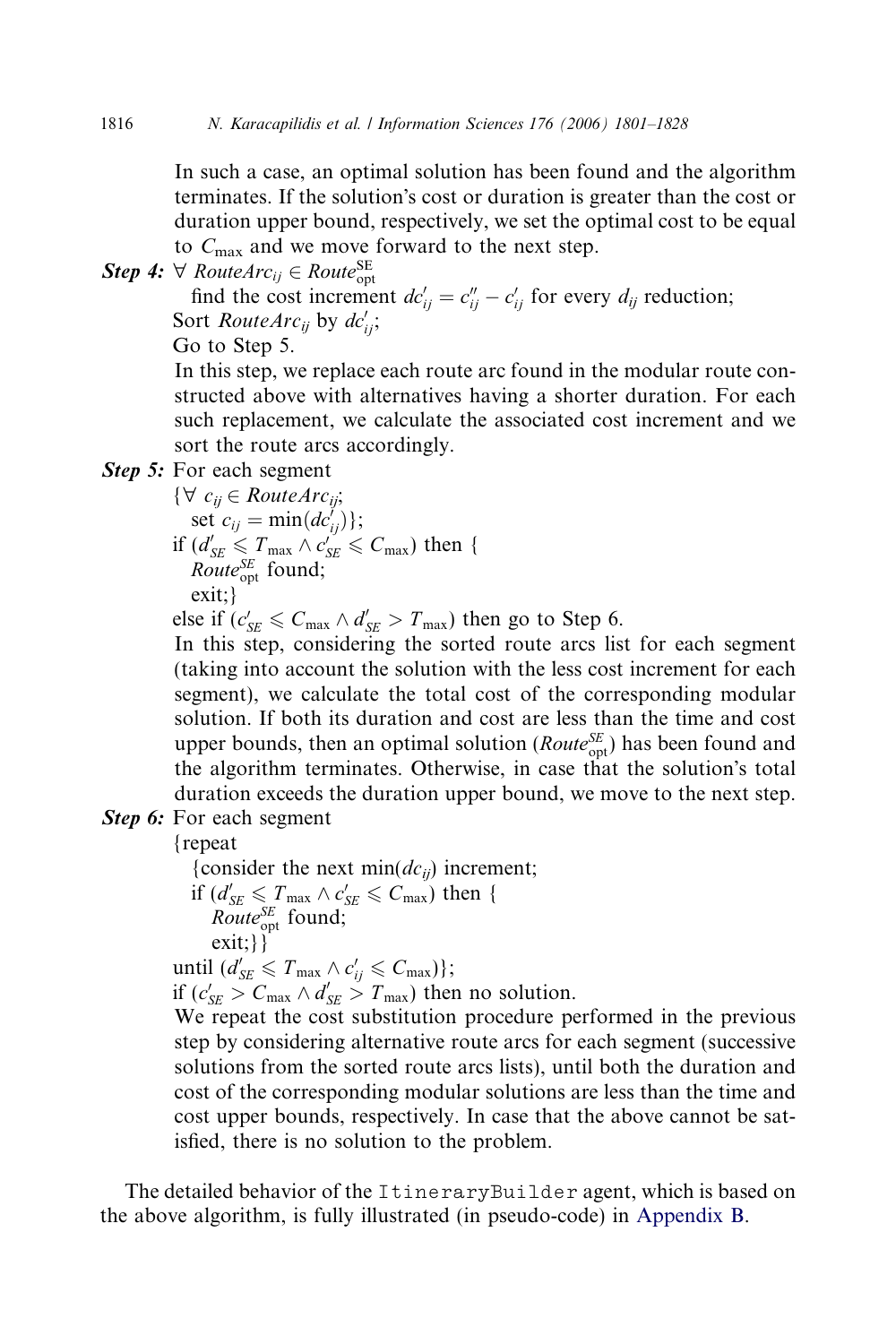## 7. Implementation issues

Access to the services of the proposed e-marketplace is provided through dedicated Web servers, where multithreading applications act as personal agents for each user involved. In our implementation, we have exploited a series of technologies supported by the Microsoft's. NET platform, such as ADO.NET, XML Web Services, and Visual J#.NET ([http://www.micro-](http://www.microsoft.com/net/) $\text{softmax}(m + 1)$ . The system's architecture is shown in Fig. 5. According to the communication protocols specified, agents exchange each time the appropriate ACL messages. The population of customers and carriers databases is performed through user-friendly interfaces. The Broker and the ItineraryBuilder agents are responsible for establishing communication with the corresponding SQL Servers, where transportation details and user profiles are maintained. It should be noted that, in order for a user to access the services provided, a secure connection with the Web server has first to be established. Generally speaking, the agent-based implementation of the system gives it an active role and yields the benefits mentioned in Section 2.

Exploiting the algorithm described in the previous section, the ItineraryBuilder agent is able to construct direct or modular transportation



Fig. 5. The proposed system architecture.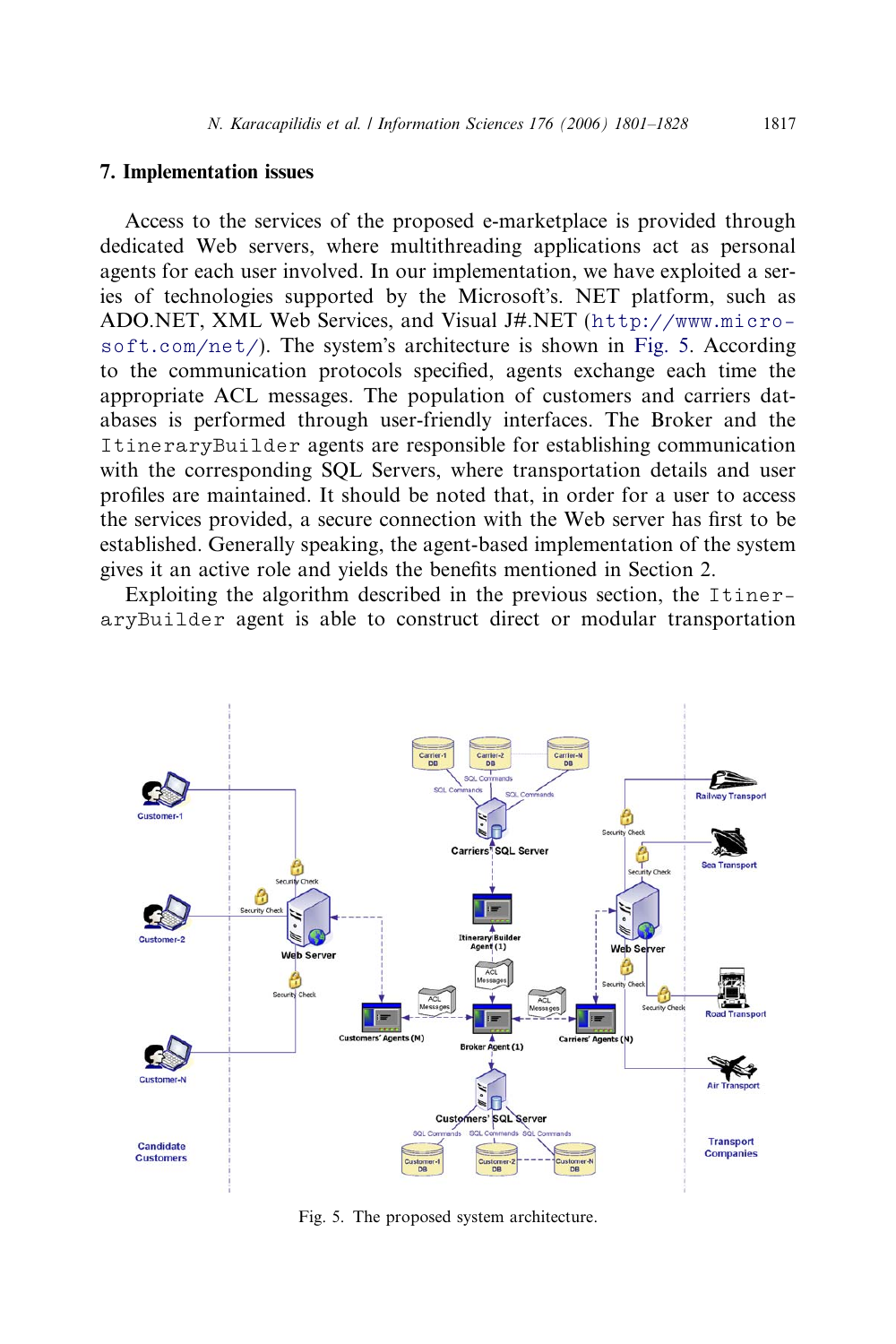|                                                                            |   | <b>Direct Solution</b>   |               |                       |      |                          |
|----------------------------------------------------------------------------|---|--------------------------|---------------|-----------------------|------|--------------------------|
| <b>Shipment Details</b>                                                    |   | Code                     | From          | To                    | Cost | Time                     |
|                                                                            | ٠ | ٠                        | <b>PATRAS</b> | BERLIN                | 2950 | 35                       |
| <b>Loading Term PATRAS</b><br><b>Destination</b><br>BERLIN                 |   | 3                        | <b>PATRAS</b> | BERLIN                | 3000 | 34                       |
| <b>Quantity</b><br>1050<br>Units<br>Packages<br>$\overline{\phantom{a}}$   | ۰ |                          |               |                       |      |                          |
|                                                                            |   |                          |               |                       |      |                          |
| Max Duration 100<br><b>Max Cost</b><br>4000                                |   |                          |               |                       |      |                          |
| Delivery should be completed until 29/ 3 /2004<br>$\overline{\phantom{a}}$ |   | <b>Combined Solution</b> |               |                       |      |                          |
|                                                                            |   |                          |               |                       |      |                          |
|                                                                            |   | Code                     | From          | To                    | Cost | Time                     |
|                                                                            |   | $\overline{c}$           | <b>PATRAS</b> | VENICE                | 450  | 30                       |
| Insurance                                                                  |   | $\overline{\mathbf{c}}$  | VENICE        | <b>MUNICH</b>         | 200  | 8                        |
|                                                                            |   | $\overline{c}$           | MUNICH        | <b>BERLIN</b>         | 150  | $\overline{\phantom{a}}$ |
| C None<br>C C.LF.<br>$G$ F.O.B.                                            |   | 4                        | <b>PATRAS</b> | PRAGUE                | 800  | 36                       |
|                                                                            |   | ٨                        | PRAGUE        | <b>BERLIN</b>         | 250  | 5                        |
|                                                                            | ٠ |                          |               |                       |      |                          |
|                                                                            |   |                          |               |                       |      |                          |
|                                                                            |   |                          |               |                       |      |                          |
| Retrieve<br>Clear<br>Exit<br><b>Routes</b>                                 |   | <b>Solution Ranking</b>  |               |                       |      |                          |
|                                                                            |   | Code                     |               | Total_Cost Total_Time |      |                          |
|                                                                            |   | $\overline{c}$           | 800           | 45                    |      |                          |
| Trying to establish connection to Carrier DB<br>$\blacksquare$             |   | 4                        | 1050          | 41                    |      | <b>G</b> Order by Cost   |
| Connection established to carrierDB                                        |   | ٠                        | 2950          | 35                    |      | <b>C</b> Order by Time   |
| <b>Connection Status</b><br>$\overline{\phantom{a}}$<br>Performing queries |   | 3                        | 3000          | 34                    |      |                          |

Fig. 6. The Transport Manager tool.

solutions whenever there is a related request from the Broker agent (the intercommunication of these two types of agents has been explicitly defined in their roles—see Section 4). A special-purpose tool, namely the Transport Manager (see Fig. 6) has been implemented for the above process. This tool is responsible for the establishment of connections with the appropriate SQL servers (of the carriers), the transmission of the corresponding SQL queries, as well as the retrieval and processing of the results found. In our system, a remote SQL server connection with the carriers' databases is achieved through the available and well-tried OLEDbControls of .NET platform. After a connection has been established, the agent's methods submit the appropriate SQL queries to each carrier's database, while the results obtained constitute a dataset (table) to be then processed by the agent's built-in algorithm described in the previous section.

The solutions constructed upon each request are then forwarded (through the suggestedSolution messages) to the customer for further evaluation. The instance shown in Fig. 6 corresponds to a customer's request for the transportation of some goods from Patras to Berlin. The customer has asserted constraints regarding the maximum cost and maximum duration of this transportation, as well as the desired maximum date for the completion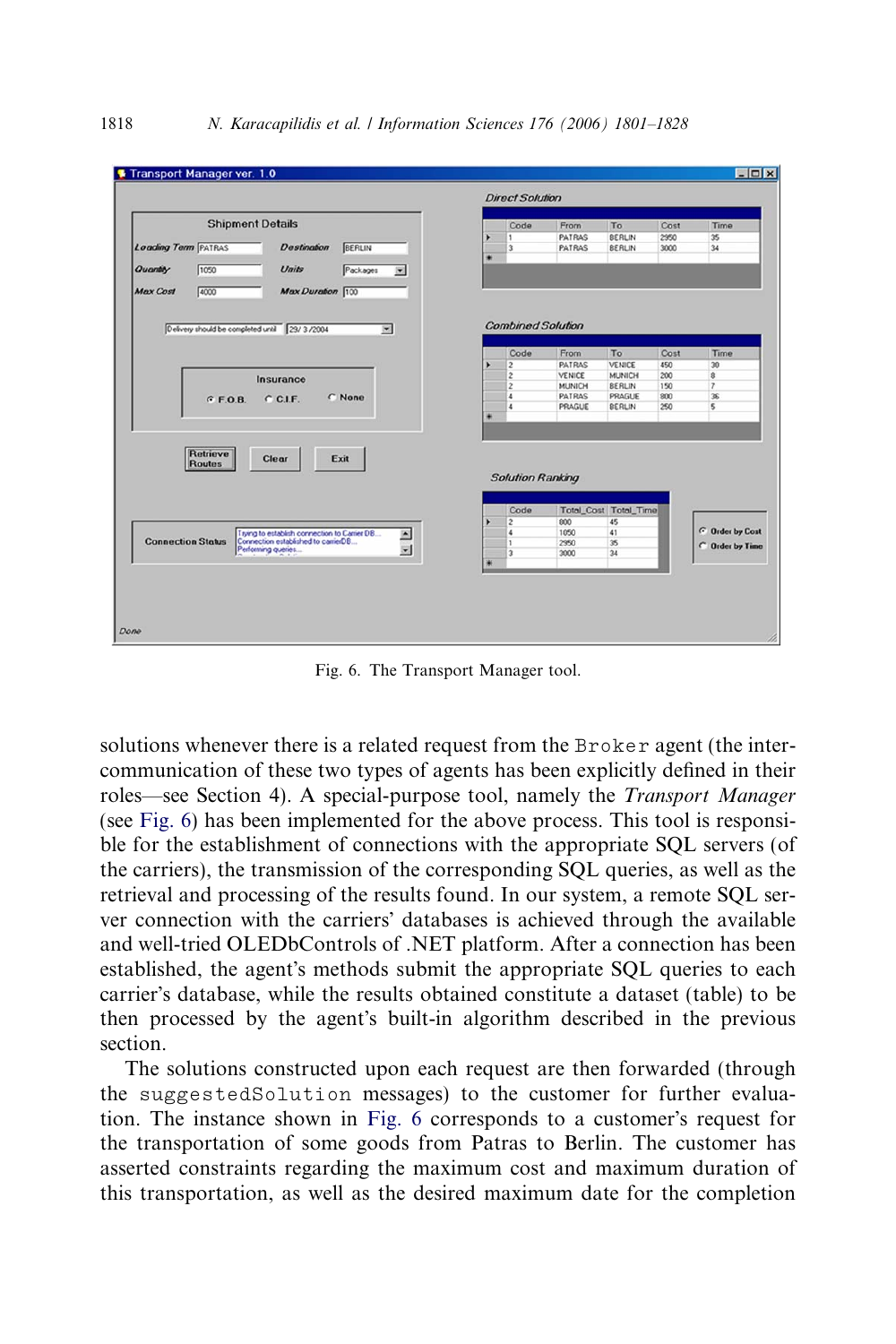of the corresponding delivery (''delivery should be completed until 26/2/2004'') and insurance type (F.O.B. stands for ''Free-On-Board'', while C.I.F. for "Cost-Insurance-Frame"). The potential routes satisfying the customer's request are then retrieved (in case of direct solutions) or constructed (in case of combined, modular solutions) by the tool (it should be noted that this tool provides the full list of potential solutions). In our example, two direct and two combined solutions are provided (top and the middle panes at the right part of the window). As shown, the combined solutions are Patras  $\rightarrow$  Venice  $\rightarrow$  Munich  $\rightarrow$  Berlin and Patras  $\rightarrow$  Prague  $\rightarrow$  Berlin (pieces of a combined solution are associated with the same ID). The tool also performs a (primary) solution ranking, ordering them by their total cost or by their total duration.

As mentioned above, the solutions found are then forwarded (by the Broker agent) to the corresponding customer for further evaluation. Such an evaluation can be performed through a multi-criteria comparative consideration of the solutions in hand and is facilitated with the aid of a decision making tool. Towards this aim, we have integrated in the proposed system an already implemented tool for handling the decision making processes required at an electronic marketplace [\[6\].](#page-26-0) To only give an overview here (see also the related discussion in Section 3), the decision making tool allows customers to specify the relative importance of various criteria associated with the selection of a transportation solution, as well as additional constraints to be taken into account (other than those handled by the Transport Manager tool). It also enables customers to dynamically modify their personal preferences and constraints and contemplate upon alternative solutions. Finally, the tool provides to both the customer and carriers the ability to argue in favor or against the preferences and constraints expressed so far.

## 8. Discussion and conclusion

This paper reports on issues emerged during the development of an electronic marketplace for advanced transportation transactions. [Table 4](#page-19-0) summarizes the characteristics of each software agent type deployed in our approach and provides a short description of the process where each characteristic is involved. Exploiting characteristics of software agents, such as autonomy, proactiveness and intelligence, together with their ability to cooperate, the proposed system is suitable for the delegation of diverse traditional transportation transactions, while these are expected to be significantly faster and cheaper.

The above remarks came out from the testing and evaluation of the system's basic modules, as well as the overall approach followed so far during the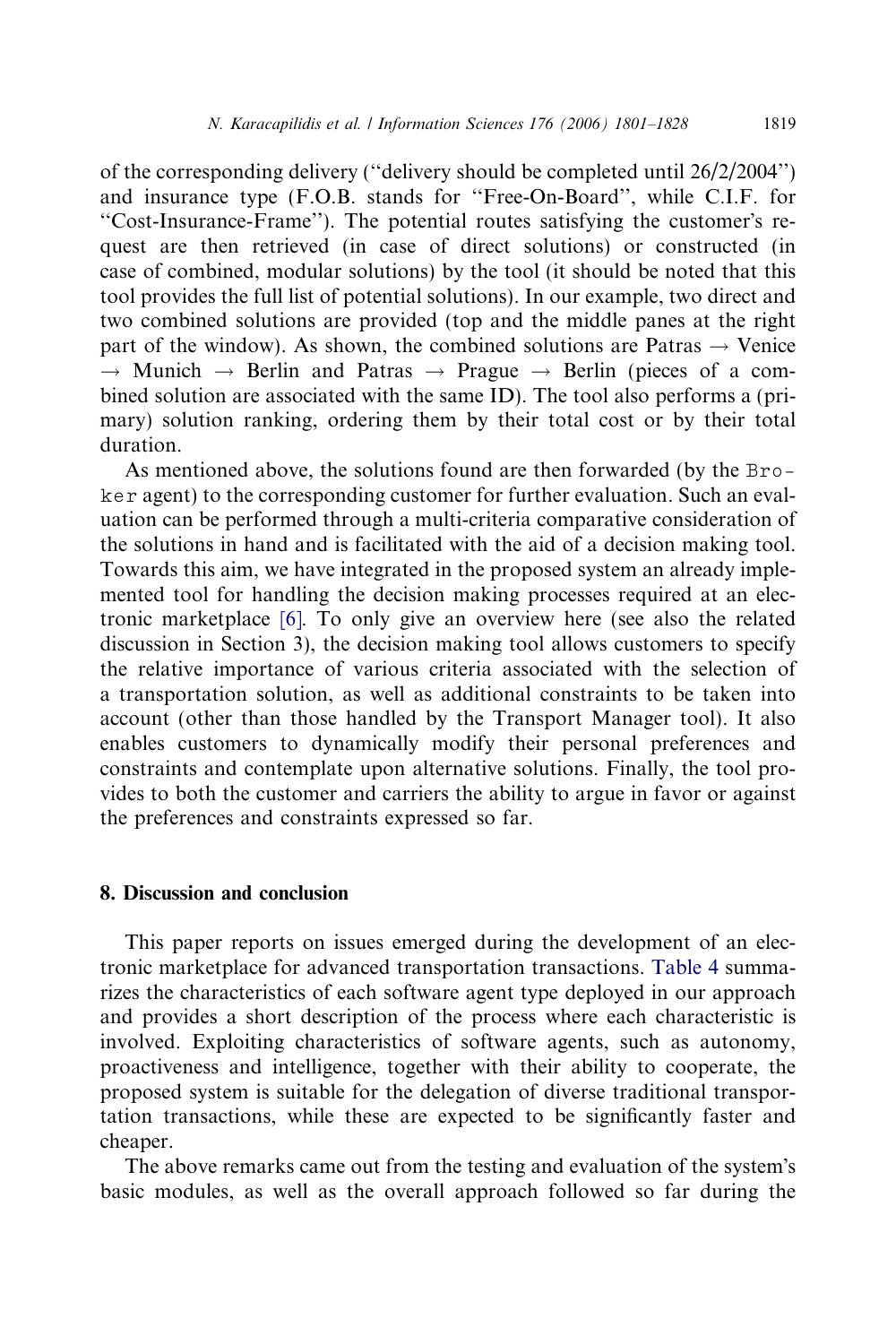|                             | Autonomy                                                                                                      | Proactiveness                                                                    | Intelligence                                                                                        |
|-----------------------------|---------------------------------------------------------------------------------------------------------------|----------------------------------------------------------------------------------|-----------------------------------------------------------------------------------------------------|
| Carrier                     | Submits transport<br>proposals to the broker                                                                  | After each request,<br>updates customers'<br>profiles for future<br>exploitation | Determines the overall<br>offering strategy of the<br>carrier, based upon the<br>customers' profile |
| Customer                    | Receives proposal details<br>through the Broker and<br>amends (some of) them in<br>order to further negotiate | Remains active and<br>performs continuous<br>look up for transport<br>solutions  | Evaluates alternative<br>proposals and suggests<br>the one outperforming<br>the others              |
| <b>Broker</b>               | Remains active in order to<br>coordinate communication<br>between different agent types                       | Determines which<br>carrier should be<br>involved in each<br>transaction         | Performs synthesis of partial<br>proposals sent by the<br>Itinerary Builder                         |
| Itinerary<br><b>Builder</b> |                                                                                                               |                                                                                  | Able to provide optimal or<br>suboptimal modular<br>transportation solutions                        |

Characteristics of agents involved in our approach

development of the system. More specifically, the Transport Manager tool, which is a built-in component of the ItineraryBuilder agent, has been thoroughly tested without any technical and implementation problems, as far as the establishment of connection with the remote carriers' databases and the efficiency of the underlying algorithm are concerned. We have conducted experiments with diverse queries (corresponding to a customer's transportation request) and up to eight remote databases populated on average with more than 70 entries each (these entries correspond to itineraries served by a carrier). In all cases, the time needed for the extraction of optimal or suboptimal routes was negligible compared to that needed for the establishment of connection and the retrieval of the corresponding data from the remote databases. Second, the integrated in our approach multiple-criteria decision support tool was actually an ''off-the-shelf'' solution, which had been already validated and successfully employed in a real e-commerce application. Its integration in the proposed system was straightforward, basically due to its adaptable and expandable implementation. This tool has been also tested in the transportation context (by five users with a considerable experience in performing various e-business transactions), while the feedback received concerning the easiness to use it, the ''look-and-feel'' of its interfaces, the appropriateness of the features provided, and the clarity of the functions it supports was very positive. Third, the system's design closely followed a comprehensive identification of the requirements of the users involved (both carriers and customers). Such requirements arose primarily through interviews conducted with seven representatives of national and international transportation companies, and secondarily

<span id="page-19-0"></span>

Table 4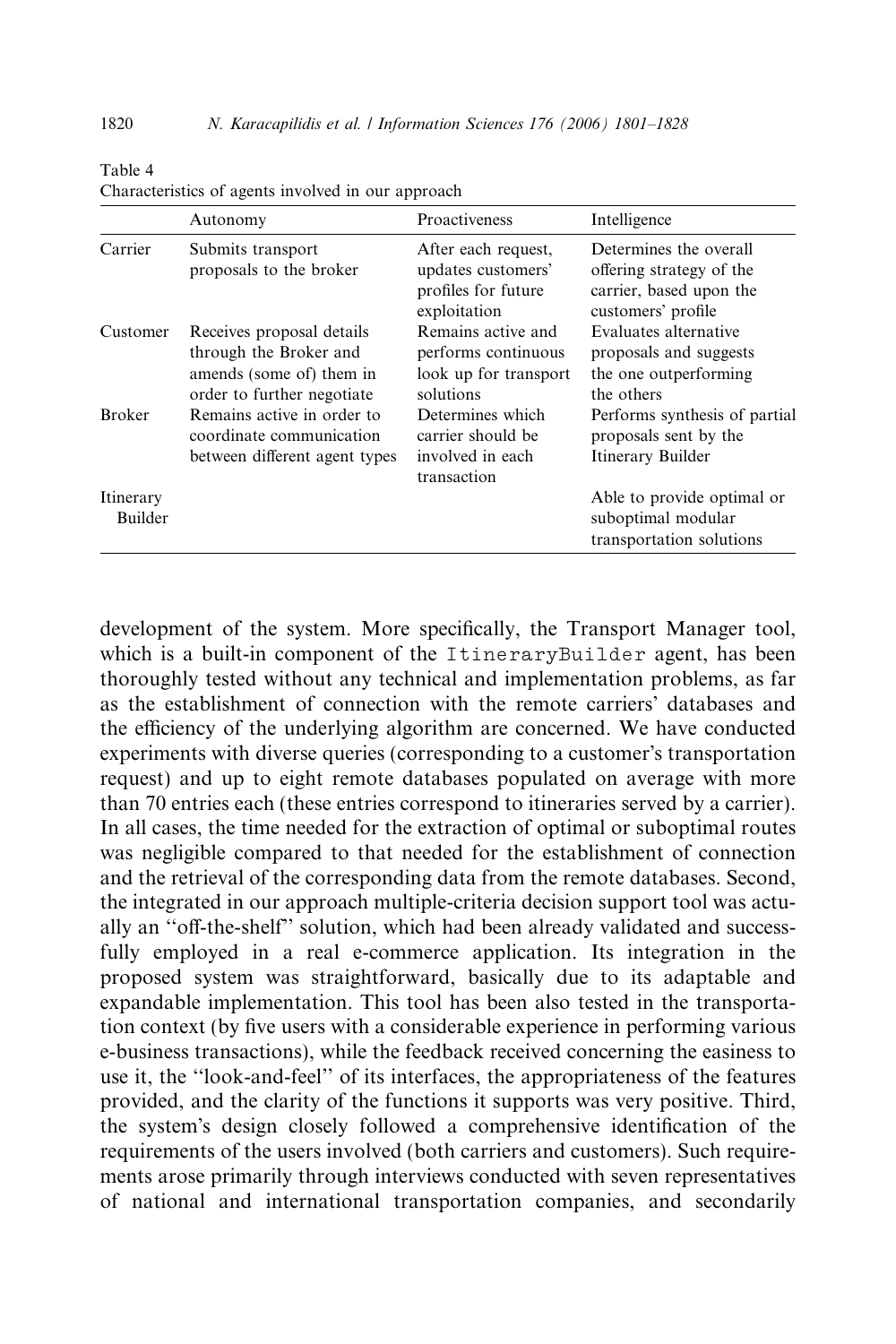through questionnaires filled in by people with experience in seeking transportation solutions. Finally, the platform adopted for the implementation of our system is admittedly a robust solution, which can improve and accelerate business operations carried out through the Internet.

Generally speaking, we argue that full exploitation of software agents technology may further enhance the solution of the overall transportation problem, fully satisfying requirements such as continuous look-up for the construction of feasible solutions, dynamic updating of the users involved for the feasible (optimum or suboptimum) solutions, dynamic exploration of the market in order to satisfy a service request or offer, dynamically triggered initiatives in order to establish a deal, ability of negotiation and multi-criteria decision support, and dynamic maintenance of the users profiles for the evaluation of the priority of their requests and their overall ''attitude'' in the e-market [\[3,6\]](#page-26-0).

Our primary future work direction is the full implementation of the electronic marketplace presented in this paper, according to the above directions. Issues to be also addressed concern the enhancement of the Transport Manager tool in order to take into account additional constraints (capacity of carriers, transshipment times) in the synthesis of modular solutions, the interoperability of our approach with legacy systems running on diverse carriers' platforms, and the dynamic formulation of the agents' strategy, which will be based on the exploitation of data from previous transactions (for instance, according to such an approach, a carrier's agent will be able to apply different pricing and scheduling policies to each customer's request). Another direction concerns research on alternative ways of coordination among customers and carriers in the proposed framework. This is associated with the consideration of various types of middle-agents, such as mediators, match-makers, etc. [\[8,5\]](#page-27-0). Finally, further work needs to be done on the definition of semantics and syntax of data and knowledge conveyed among the agents of our marketplace.

## Appendix A. Formal description of agents' role schemata

In the following [schemata](#page-21-0), activities appear underlined, while the operators used and their interpretations are:

- $x \cdot y$ , meaning "x is followed by y";
- $x|y$ , meaning "x or y occurs";
- $x^{\omega}$ , meaning "x occurs infinitely often";
- [x], meaning "x is optional";
- $x \parallel y$ , meaning "x and y interleaved".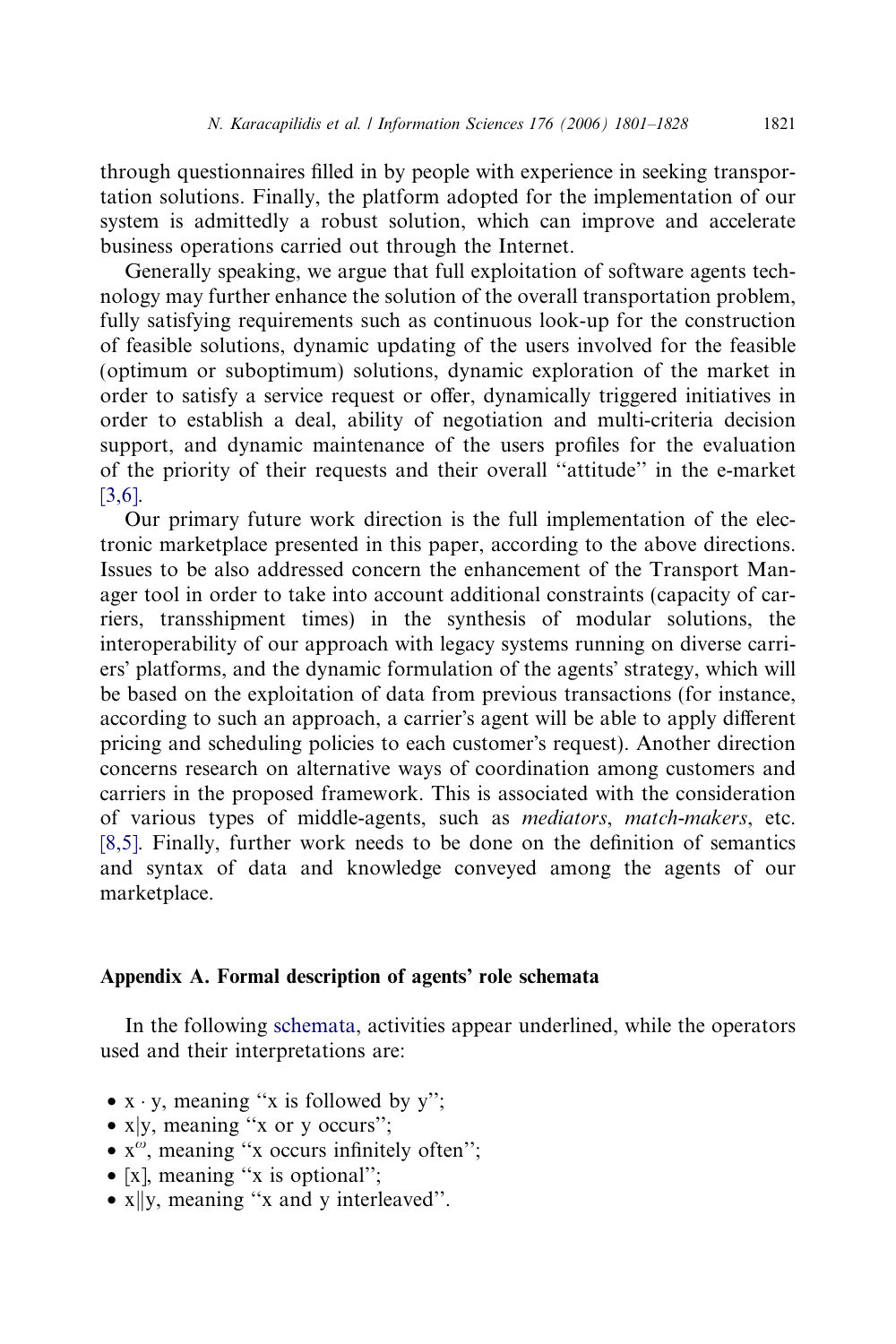| Role Schema: CustomerHandler (CSH)       |                                                                                                                                              |
|------------------------------------------|----------------------------------------------------------------------------------------------------------------------------------------------|
|                                          | <b>Description:</b> Receives transportation requests from the customer.                                                                      |
|                                          | Protocols and Activities: AwaitCall, GetCustDetails, GetCustReg, TransportRequest                                                            |
| <b>Permissions:</b>                      |                                                                                                                                              |
|                                          | reads supplied customerDetails // customer contact information                                                                               |
|                                          | supplied customerRequirements // transport requirements imposed by the customer                                                              |
|                                          | generates transportRequestQuote // completed quote or nil                                                                                    |
| <b>Responsibilities</b>                  |                                                                                                                                              |
| <b>Liveness:</b>                         |                                                                                                                                              |
|                                          | CustomerHandler = AwaitCall. GetCustDetails. (GenerateQuote) <sup>@</sup>                                                                    |
|                                          | GenerateQuote = GetCustReg. TransportRequest                                                                                                 |
| Safety:                                  |                                                                                                                                              |
|                                          | $\bullet$ customerDetails = invalid $\Rightarrow$ transportRequestQuote =nil                                                                 |
|                                          | $\bullet$ customerRequirements = invalid $\Rightarrow$ transportRequestQuote = nil                                                           |
| Role Schema: CustomerDecisionMaker (CDM) | Fig. 7. The CustomerHandler role.                                                                                                            |
|                                          |                                                                                                                                              |
| <b>Protocols and Activities:</b>         | <b>Description:</b> Evaluates a set of alternative proposals, according to a set of criteria, and suggests the one outperforming the others. |
|                                          |                                                                                                                                              |
| <b>Permissions:</b>                      | TransportProposal, EvaluateProposal, DecisionMade, InformCustomer, AmendedTransportRequest.                                                  |
|                                          | reads proposalDetails // information about a transport proposal(sent by the broker)                                                          |
|                                          | generates suggestedSolution // indicates the solution that outperform the others                                                             |
|                                          | generates amendedProposalDetails // amends one or more criteria of a received proposal                                                       |
| <b>Responsibilities</b>                  |                                                                                                                                              |
| Liveness:                                |                                                                                                                                              |
|                                          | CustomerDecisionMaker = (TransportProposal. DecisionProcess) <sup>ω</sup>                                                                    |
| DecisionProcess =                        | EvaluateProposal. (DecisionMade. InformCustomer   AmendedTransportRequest.                                                                   |
|                                          | CustomerDecisionMaker)                                                                                                                       |
| Safety:<br>• true                        |                                                                                                                                              |

Role Schema: CarrierHandler (CRH)

Description: Acts as the interface to a transport company; it actually informs the e-market about a transport company's contact information, facilities, itineraries, timetables etc.

Protocols and Activities: AwaitCall, RegisterCarrier, GetCarrInfo, GetCarrUpdInfo, UpdateCarrDB

**Permissions:** 

reads supplied carrierRegistrationDetails // carrier contact information

reads supplied carrierSpecificationDetails // information about facilities, itineraries, timetables etc. of a carrier

updates carrierDB // registers a new carrier in the DB or updates existing information

#### Responsibilities

Liveness: CarrierHandler = AwaitCall, RegisterCarrier. (([GetCarrInfo]. [(GetCarrUpdInfo) "]) || UpdateCarrDB) Safety:

• carrierRegistrationDetails = invalid  $\Rightarrow$  quote =nil

• carrierSpecificationDetails = invalid  $\Rightarrow$  quote =nil

• successful\_Connection(CarrierDB) // a successful connection with the CarrierDB is established

Fig. 9. The CarrierHandler role.

<span id="page-21-0"></span>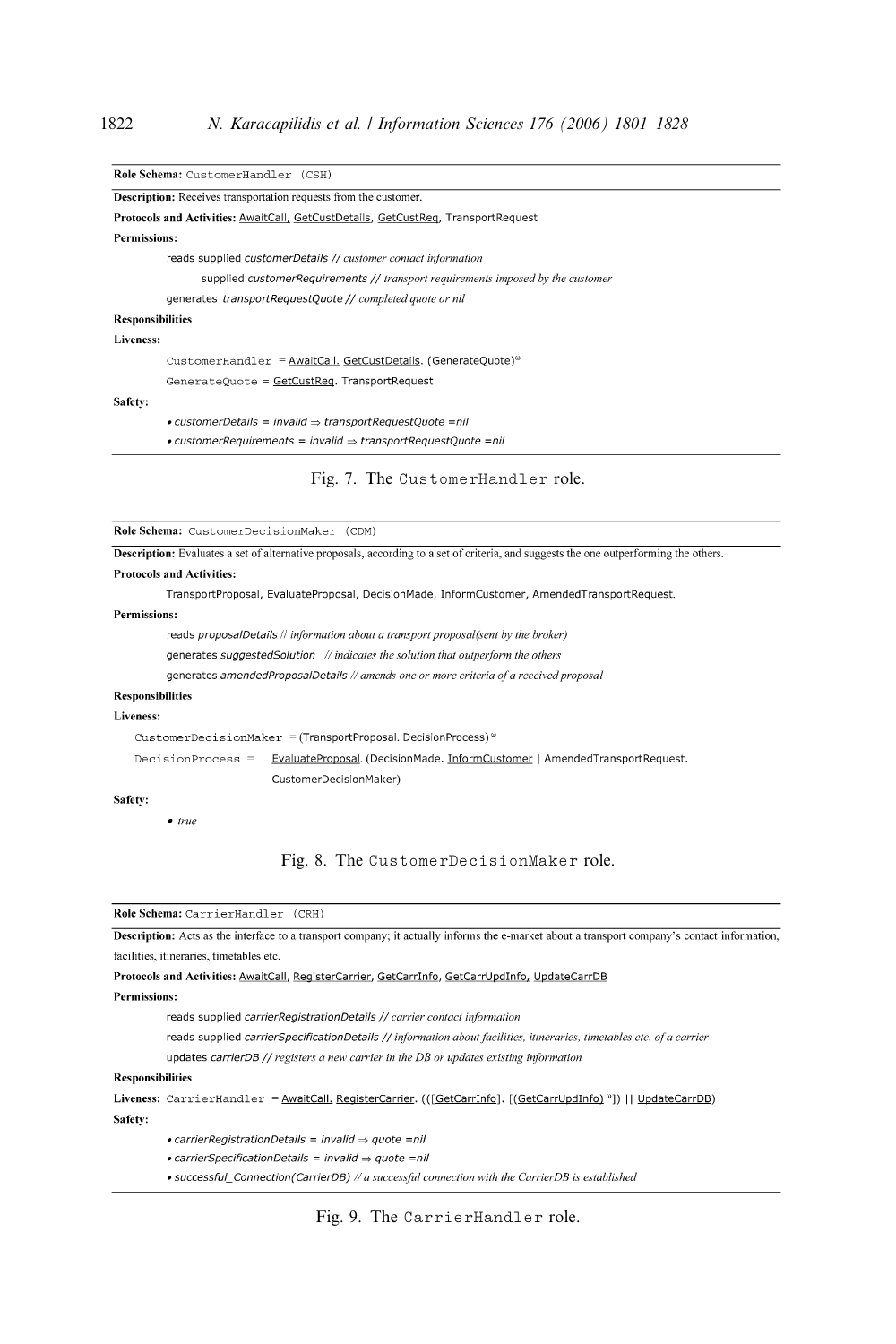<span id="page-22-0"></span>

| Role Schema: CarrierPolicyManager (CPM)                                                                                                         |
|-------------------------------------------------------------------------------------------------------------------------------------------------|
| Description: Determines the overall strategy of a carrier and, accordingly, submits transport proposals to the broker. Each strategy takes into |
| account parameters such as the profile of the customer (including information about criteria that a transport proposal should satisfy), the     |
| frequency of a customer's requests, the low/high season pricing policy, the potential discounts and special offers, etc.                        |
| <b>Protocols and Activities:</b>                                                                                                                |
| ForwardPotRoutes, EvaluateRequest, PartialTransportProposal, DecisionMade,                                                                      |
| UpdateCarrDB, UpdateCustProfile, InformCarrier                                                                                                  |
| <b>Permissions:</b>                                                                                                                             |
| reads potentialRouteRequest                                                                                                                     |
| reads carrierDB, customerDB                                                                                                                     |
| updates carrierDB, customerDB                                                                                                                   |
| qenerates partialProposalDetails // information about a partial transport proposal(sent to the broker)                                          |
| <b>Responsibilities</b>                                                                                                                         |
| Liveness:                                                                                                                                       |
| CarrierPolicyManager = ((ProposalPreparation) <sup>®</sup>   ProposalImpact)                                                                    |
| ProposalPreparation=ForwardPotRoutes.MakeProposal                                                                                               |
| MakeProposa1 = EvaluateRequest. UpdateCustProfile. PartialTransportProposal                                                                     |
| ProposalImpact = DecisionMade. UpdateCustProfile. UpdateCarrDB. InformCarrier                                                                   |
| Safety:                                                                                                                                         |
| • successful Connection(CarrierDB) // a successful connection with the CarrierDB is established                                                 |
| • successful_Connection(CustomerDB) // a successful connection with the CustomerDB is established                                               |
| Fig. 10. The CarrierPolicyManager role.                                                                                                         |

#### Role Schema: Broker (BRK)

Description: Acts as the intermediate between customers and carriers. It also cooperates with the Itinerary Builder to obtain alternative routes (note that each route is associated with a set of carriers).

#### **Protocols and Activities:**

TransportRequest, AmendedTransportRequest, RetrieveRoutes, PotentialRoutes, ForwardPotRoutes,

PartialTransportProposal, PartialProposalSynthesis, TransportProposal

#### Permissions:

reads requestDetails, amendedRequestDetails generates itineraryDetails // information about the route (to be sent to the Itinerary Builder) reads potentialRoutesDetails // tuples of the form (carrier\_ID, loading\_terminal, delivery\_terminal) generates potentialRouteRequest // to be sent to the CarrierPolicyManager reads partialProposalDetails generates proposalDetails // after the synthesis of the partial proposals reads suggestedSolution // sent by the CustomerDecisionMaker

#### **Responsibilities**

#### Liveness:

Broker = (TransportRequest | AmendedTransportRequest). RetrieveRoutes. (PartialProp)<sup>®</sup>. FinalProp

PartialProp=(PotentialRoutes. ForwardPotRoutes. PartialTransportProposal)

FinalProp = PartialProposalSynthesis. TransportProposal

#### Safety:

 $\bullet$  true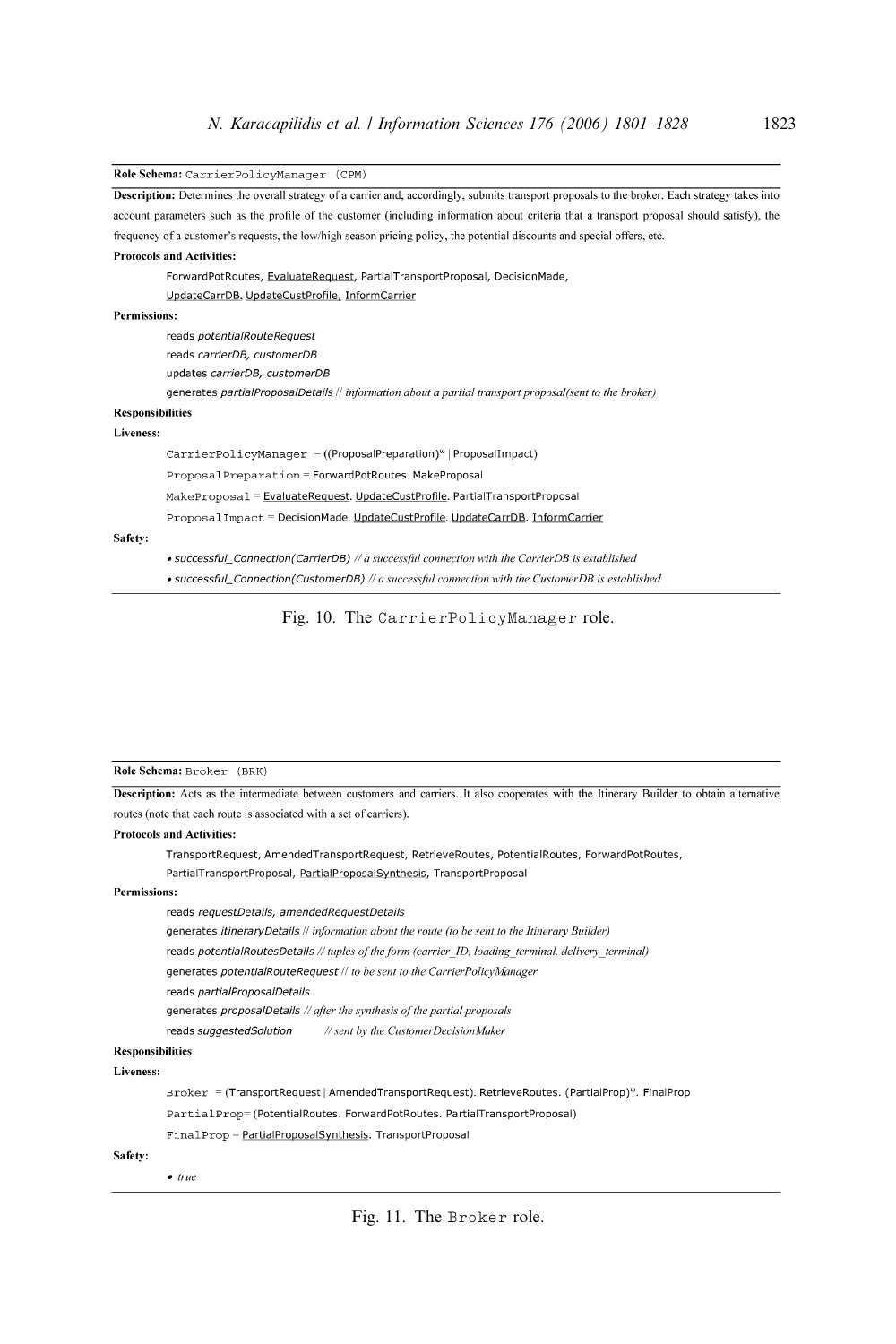| Role Schema: ItineraryBuilder (ITB)                                                                                 |
|---------------------------------------------------------------------------------------------------------------------|
| <b>Description:</b> Responsible for generating alternative combinations of routes that satisfy a certain itinerary. |
| Protocols and Activities: RetrieveRoutes, PotentialRoutes, QueryCarrDB                                              |
| Permissions:                                                                                                        |
| reads itineraryDetails // information about the route (sent by the Broker)                                          |
| reads carrierDB                                                                                                     |
| qenerates potentialRoutesDetails // tuples of the form [carrier ID, loading terminal, delivery terminal]            |
| <b>Responsibilities</b>                                                                                             |
| Liveness:                                                                                                           |
| ItineraryBuilder = RetrieveRoutes. QueryCarrDB. PotentialRoutes                                                     |
| Safety:                                                                                                             |
| $\bullet$ successful Connection(CarrierDB) // a successful connection with the CarrierDB is established             |

|  |  |  |  | Fig. 12. The ItineraryBuilder role. |  |  |
|--|--|--|--|-------------------------------------|--|--|
|--|--|--|--|-------------------------------------|--|--|

## Appendix B. The behavior of the ItineraryBuilder agent

### begin

```
get transport details (Code, Cust ID, Loading Term,
Destination, Max_Cost, Max_Time) from the Customer;
Route<sub>opt</sub> \leftarrow NULL;
  // Set algorithm variables into initial values
Cmax \leftarrow Max\_Cost;Tmax \leftarrow Max\_Time;Direct_Transport \leftarrow FALSE;// Assume that no efficient solution will be found
Modular Transport \leftarrow FALSE;
for (each Carrier registered in the E-Market) do
 // Examine all Carriers' DBs
{
  try to
  {
  establish connection to Carrier (ID) DB;
    // Connect to Carrier's SQL Server
  Query Carrier's DB (Table = "Itineraries");
    // Find the Itineraries Table
  Generate RoutesList DataSet;
    // Create an empty Table
  } // END TRY TO
  for (each RoutesList in Dataset)
    // for each set of routes in carrier's DB
  {
    for (each DataRow in RouteList) do
      // Try to construct a Direct Solution
```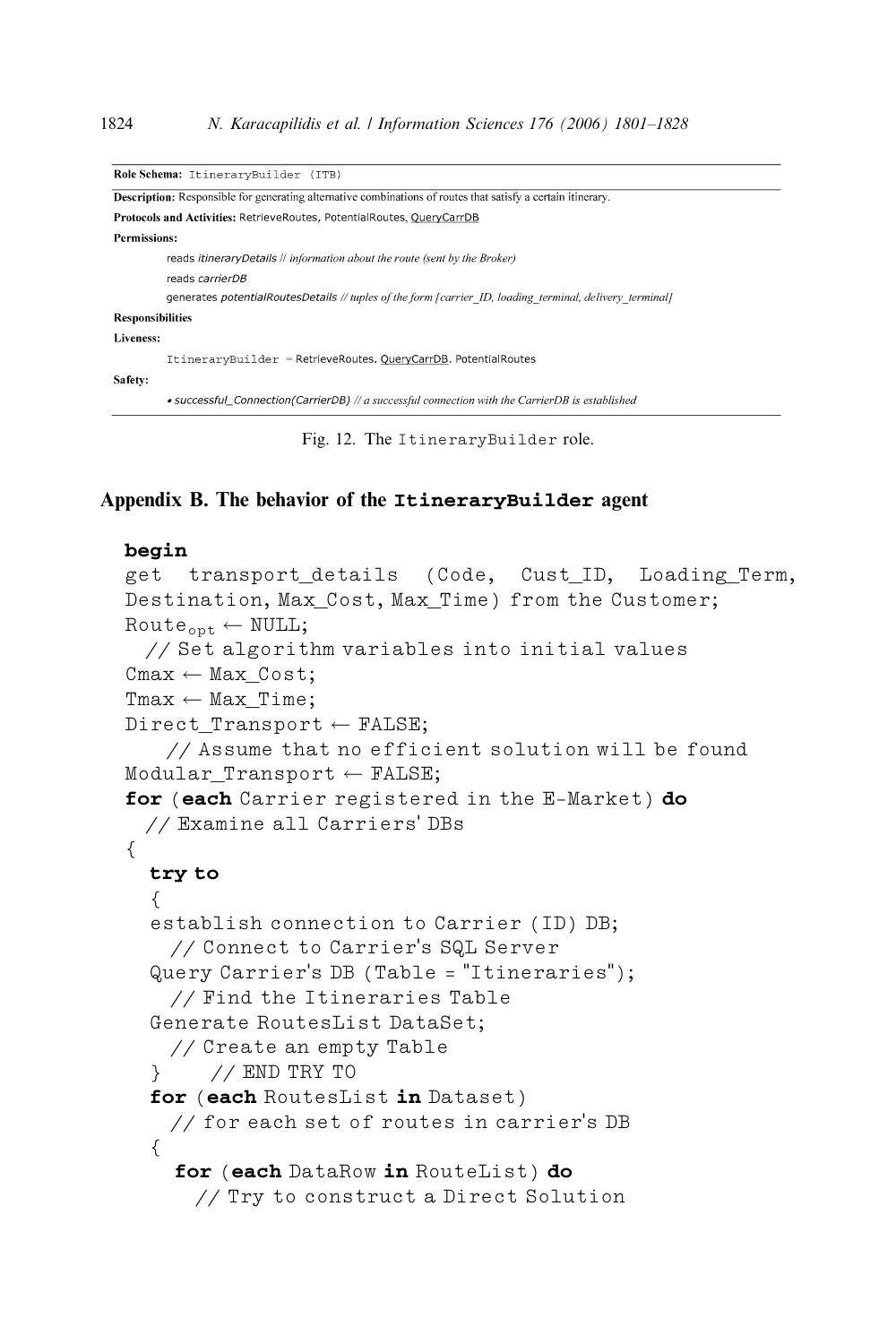```
{
  if ((Loading Term = Transport_details.Loading
  Term) AND (Destination = transport_details.
  Destination)
  {
    if ((Cmax \leq Datarow.Cost) AND (Tmax \leq Data-
    row.Time)) // Check cost and duration
    {
    Direct_Transport \leftarrow TRUE; // A direct solution
    is found
    \text{Route}_{\text{on+}} \leftarrow \text{Datarow};insert (Datarow) into Table (Direct Solution);
    SORT Table (Direct_Solution) BY Cost THEN BY
    Time; // Sort the Table
    next DataRow; // Search the next set of routes
    }
  next RouteList;
  } // END IF
} // END FOR
else // Try to construct a modular solution{
  Step 1
  search in "Itineraries" Dataset for RouteLists.
  Code; // Search all different route codes
  for each N different RouteList.Code found do
  {
    if there exist Datarows with
     // Check the starting and ending point of each
    route
    (DataRow[1].Loading_Term = Transport_details.
    Loading_Term AND DataRow[N].Destination = Trans-
    port details.Destination)
    Step 2
    {
      Modular_Transport \leftarrow TRUE;// try to construct a modular solution
      Route_Arc<sub>ij</sub> \leftarrow {code, i (Loading), j (Destina-
      tion), C_{i,j}, D_{i,j};
      Insert Route_Arc<sub>ij</sub> into Table (Modular
      Solution);
      SORT Table (Modular_Solution) BY C_{i,j};
        // Sort the table by cost
      for each Route_Arc<sub>ii</sub> in {Modular_Solution} do
```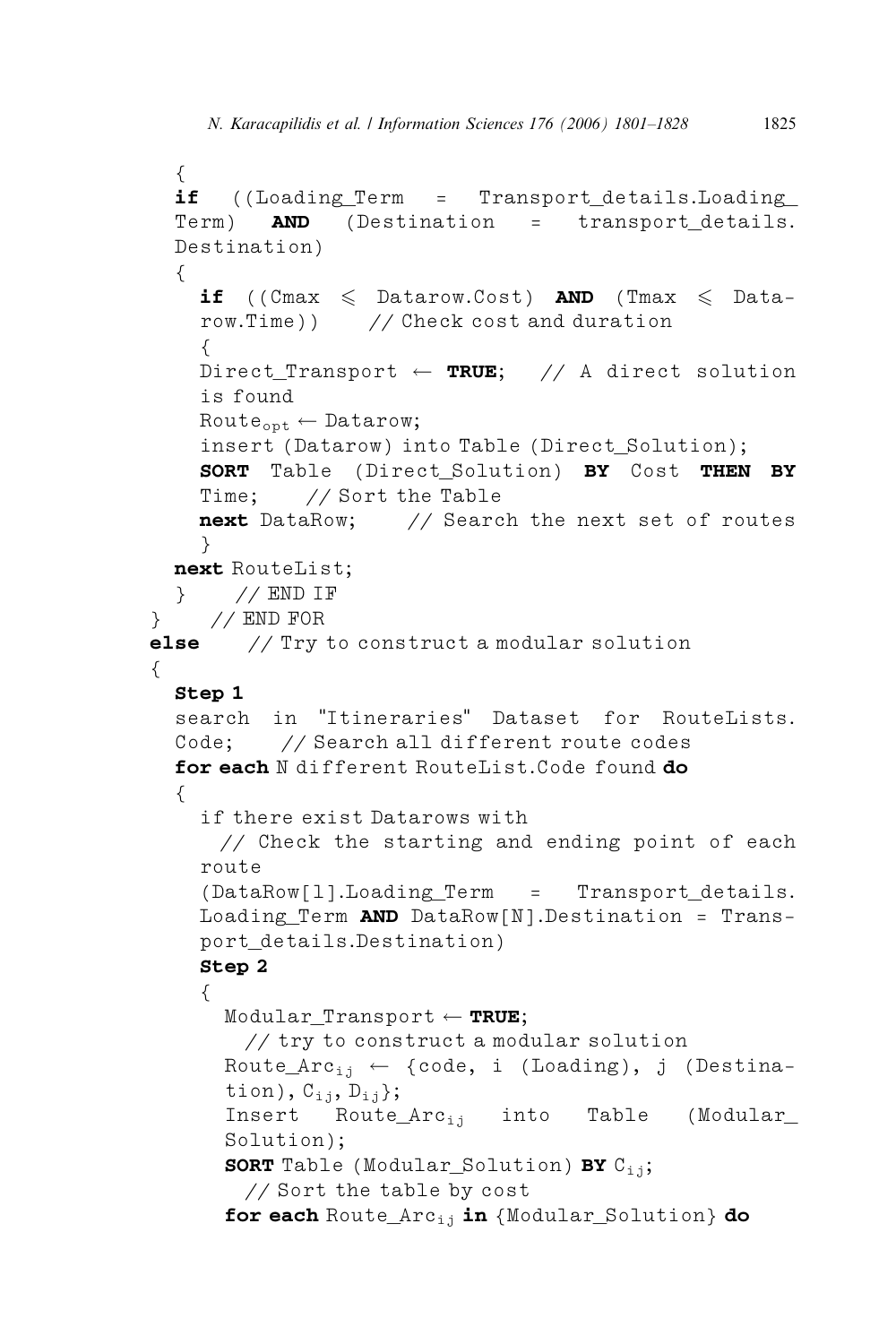```
Route_Arc_{\text{i}\, \text{j}} \leftarrow min {C'<sub>ij</sub>, C"<sub>ij</sub>, ... with D'<sub>ij</sub> = D"<sub>ij</sub> =
\cdots};
  // for route arcs with the same duration find
tha// route arc with minimum cost
Step 3
use Shapiro's Algorithm to find Route<sub>ii</sub>;
if (D_{i,j} \leqslant Tmax AND C_{i,j} \leqslant Cmax) C_{opt} \leftarrow Route<sub>ij</sub>;
  // an optimum route is found
else if (C_{i,j} \leq C_{max} AND D_{i,j} > T_{max})
  // Try to substitute every duration that
exceeds
  // the upper limit
Step 4
{
   for each Route_Arc<sub>ij</sub> \in {min (Route<sub>ij</sub>)} do
   {
      find the Cost increasement \forall new D_{i,j};
        // Calculate the cost increment for each
        // duration substitution
      dC'_{ij} \leftarrow C'_{ij} - C''_{ij};Sort (Route_Arc<sub>ij</sub>) BY dC_{ij};
        // Sort all route arcs by cost increment
     next Route_Arc<sub>ij</sub>;
   } // end for
  Step 5
      find min (dC_{i,j});
        // Find the minimum cost increment
     Route_Arc<sub>ii</sub>.Cost \leftarrow C<sub>ij</sub>;
     if (C_{i,j} \leqslant C_{\text{max}} AND D_{i,j} \leqslant T_{\text{max}} Route<sub>opt</sub> \leftarrowRoute_{i,j};
     // If the cost and the duration of the
     route
     \frac{1}{4} don't exceed the upper limits then an
     // optimum solution is found, else go to
     step 6
     Step 6
     else if (C_{i,j} \leqslant Cmax AND D_{i,j} > Tmax)
      {
        Repeat
           // Substitute the cost C_{ij} until D_{ij} \leqTmax
```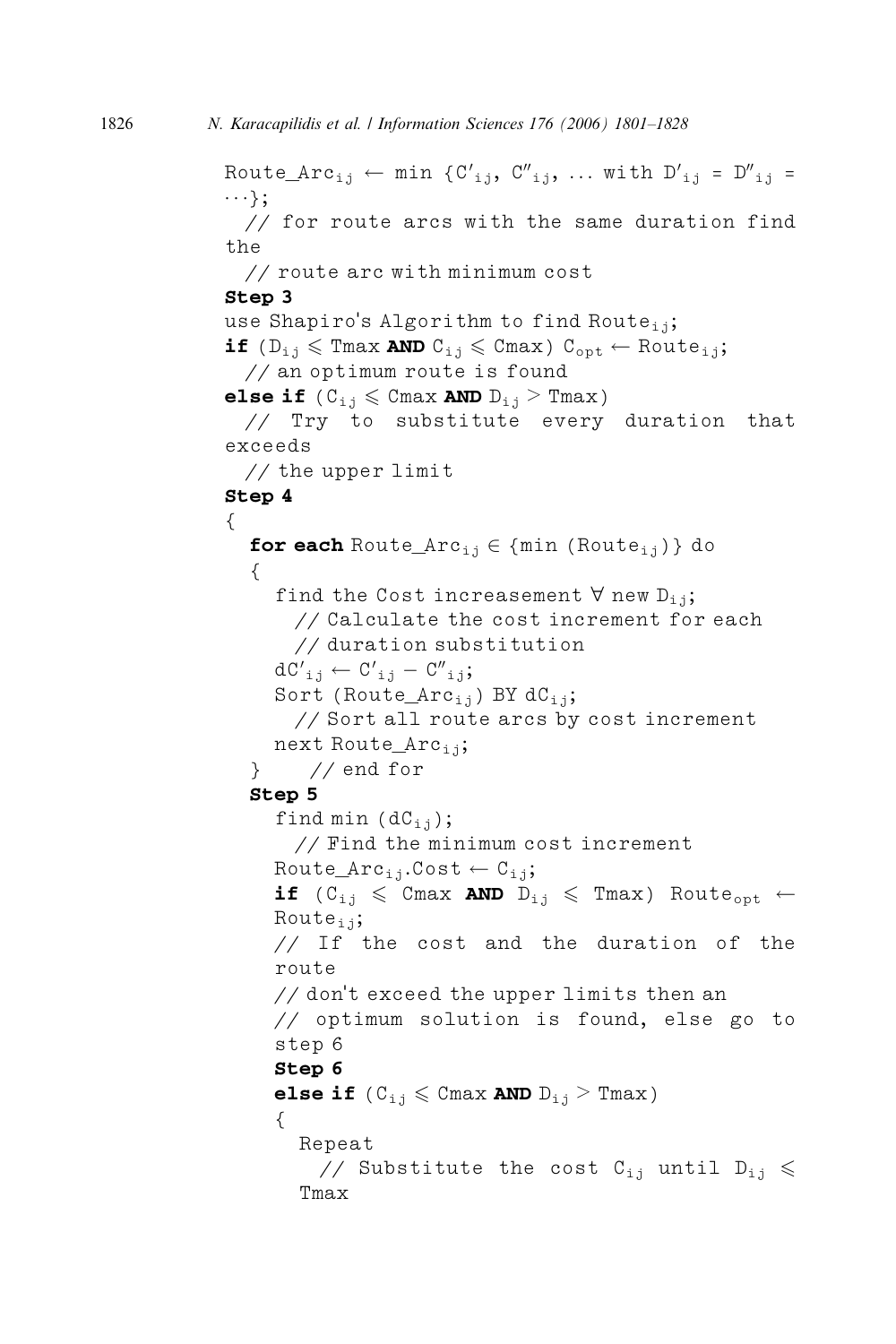```
{
                     for each Route_Arc<sub>ij</sub> \in {min (Route<sub>ij</sub>)}
                     do
                     find next (C''_{i,j} > C'_{i,j});
                     \texttt{Route}_{\texttt{ij}} \leftarrow \texttt{Route}_{\texttt{ij}} + \texttt{Route\_Arc}_{\texttt{ij}} (C{''}_\texttt{ij});
                     if (C_{i,j} \leqslant C \max AND D_{i,j} \leqslant T \max)
                     \text{Route}_{\text{opt}} \leftarrow \text{Route}_{i,j};// An optimum solution is found
                     }
                  until ((C_{i,j} \leqslant Cmax AND D_{i,j} \leqslant Tmax) OR (C'_{i,j} >
                  C_{i,j}))
               } // Step 6
            if (\mathtt{C'}_{\mathtt{i}\mathtt{j}}>\mathtt{C}_{\mathtt{i}\mathtt{j}}) Modular_Transport \leftarrow FALSE;
              // the algorithm cannot construct a modular
              // solution
         } // Step 4
      } // CONSTRUCT MODULAR SOLUTION
   next Carrier ( \frac{1}{3} search next carrier's database
} // END FOR
if exist (Direct_Transport OR Modular_Transport)
perform potential solution ranking;
     // Sort all potential routes by cost and then by
  // duration inform the customer;
end // end of algorithm
```
## References

- [1] Y. Bakos, Towards friction-free markets: the emerging role of electronic marketplaces on the internet, Communications of the ACM 41 (8) (1998) 35–42.
- [2] M.S. Fox, M. Barbuceanu, R. Teigen, Agent-oriented supply-chain management, International Journal of Flexible Manufacturing Systems 12 (2/3) (2000) 165–188.
- [3] G. Froehlich, H.J. Hoover, W. Liew, P. Sorenson, Application framework issues when evolving business applications for electronic commerce, Information Systems 24 (6) (1999) 457–473.
- [4] N. Jennings, P. Faratin, T.J. Norman, P. O'Brien, B. Odgers, Autonomous agents for business process management, International Journal of Applied Artificial Intelligence 14 (2) (2000) 145–189.
- [5] R. Guttman, A. Moukas, P. Maes, Agents as mediators in electronic commerce, Electronic Markets 8 (1) (1998) 22–27.
- [6] N. Karacapilidis, P. Moraitis, Building an agent-mediated electronic commerce system with decision analysis features, Decision Support Systems 32 (1) (2001) 53–69.
- [7] N. Karacapilidis, P. Moraitis, Intelligent agents for an artificial market system, in: Proceedings of the 5th International Conference on Autonomous Agents (Agents-2001), ACM Press, Montreal, 2001, pp. 592–599.